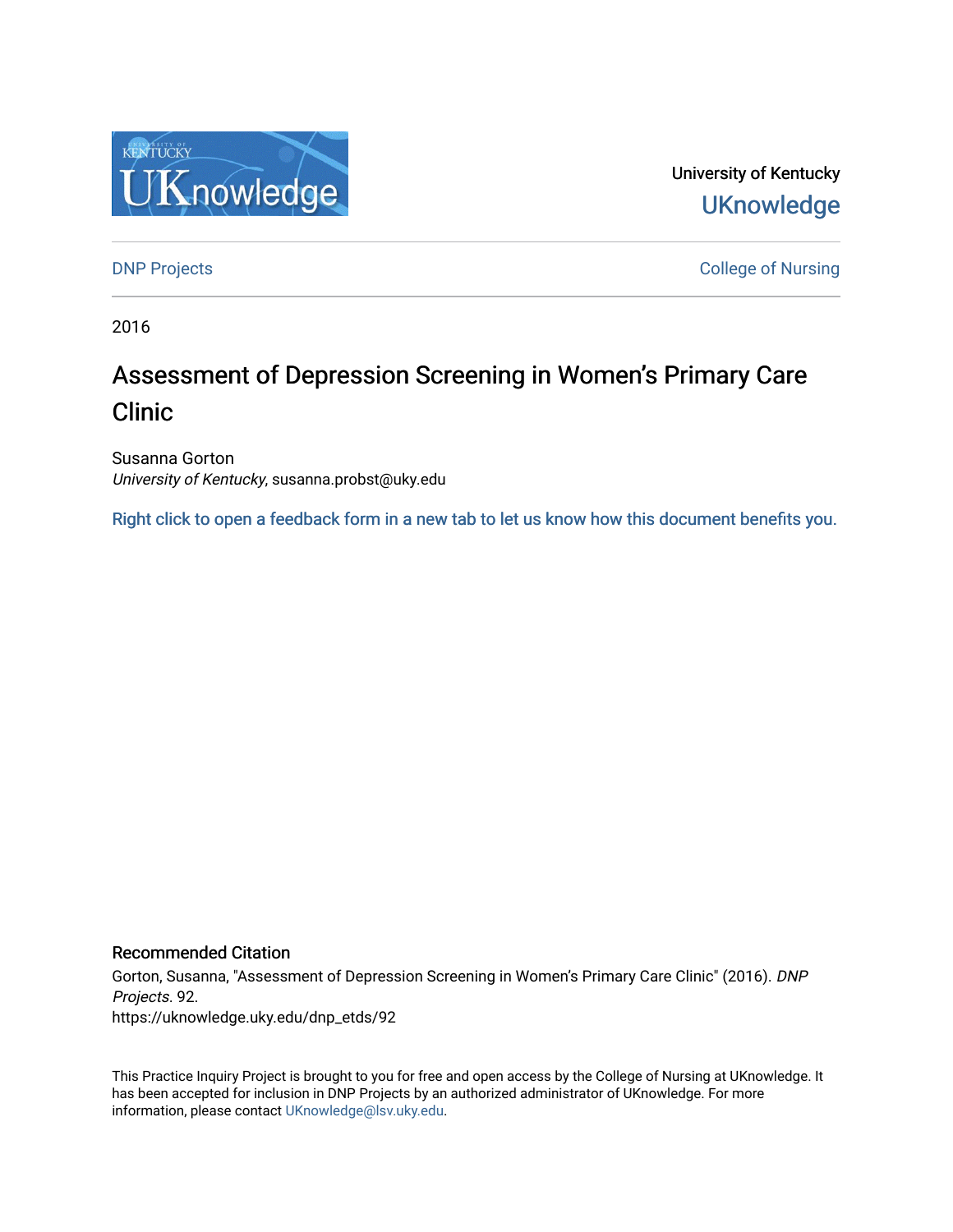Final DNP Project Report

Assessment of Depression Screening in Women's Primary Care Clinic

Susanna G. Gorton, BSN, RN

University of Kentucky

College of Nursing

Summer 2016

Lynne A. Jensen, PhD, APRN, Committee Chair

Karen Stefaniak, PhD, RN, NE-BC, Committee Member

Peggy El-Mallakh PhD, RN, Clinical Mentor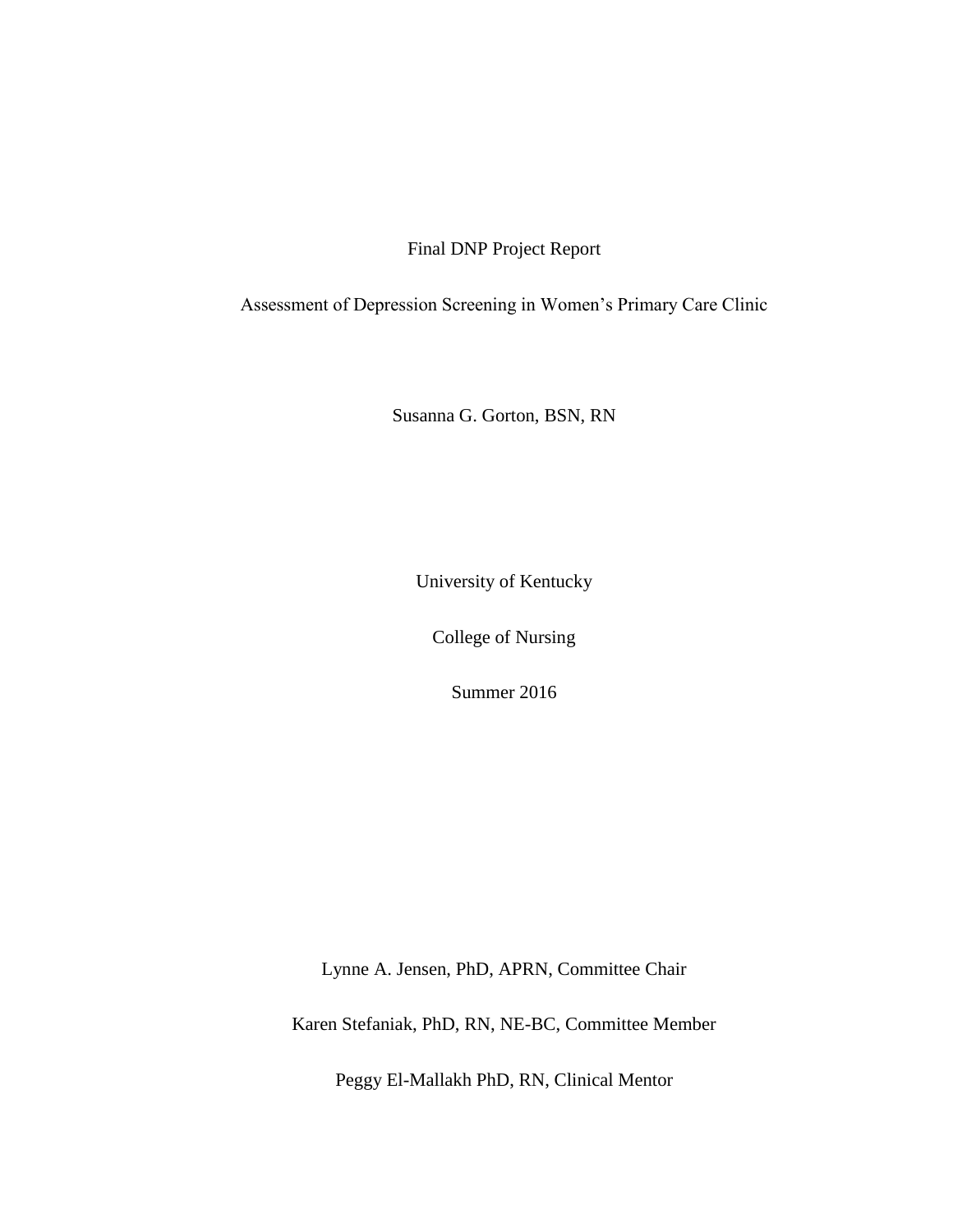# Dedication

This practice inquiry project is dedicated to all people suffering from depression, including my mother who has suffered from depression and dealt with the many difficulties surrounding this mental health disorder. I have seen first-hand what happens when depression is not adequately treated. My hope is to consistently screen for depression and help those in need when they come to see me as a provider so that their lives will return to normal functioning if they are suffering from depression. I would also like to thank my husband, family, and friends for their support and encouragement over the last three years. I would have not made it without them.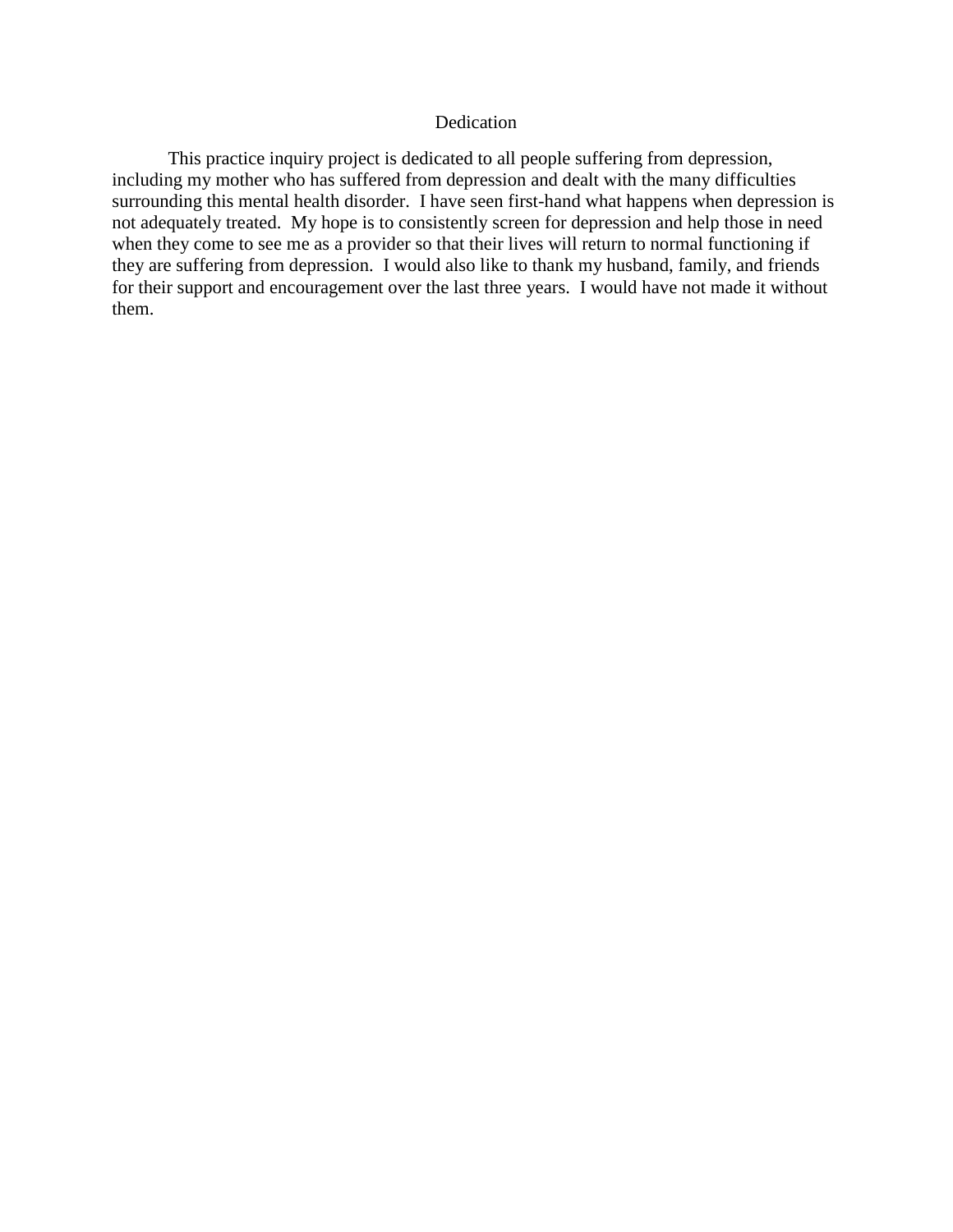# Acknowledgements

I am forever grateful to my committee members for their help and support through the DNP Inquiry Project process. They have given me wonderful pointers and feedback to improve this study. I would especially like to thank my committee chair, Dr. Lynne Jensen, who has been a wealth of knowledge, support, and mentorship throughout the DNP program and this project. Lastly, I must mention the 5 other FNP DNP students who have encouraged and helped me the last three years. I could not have accomplished or finished the program without the help of all the people mentioned above.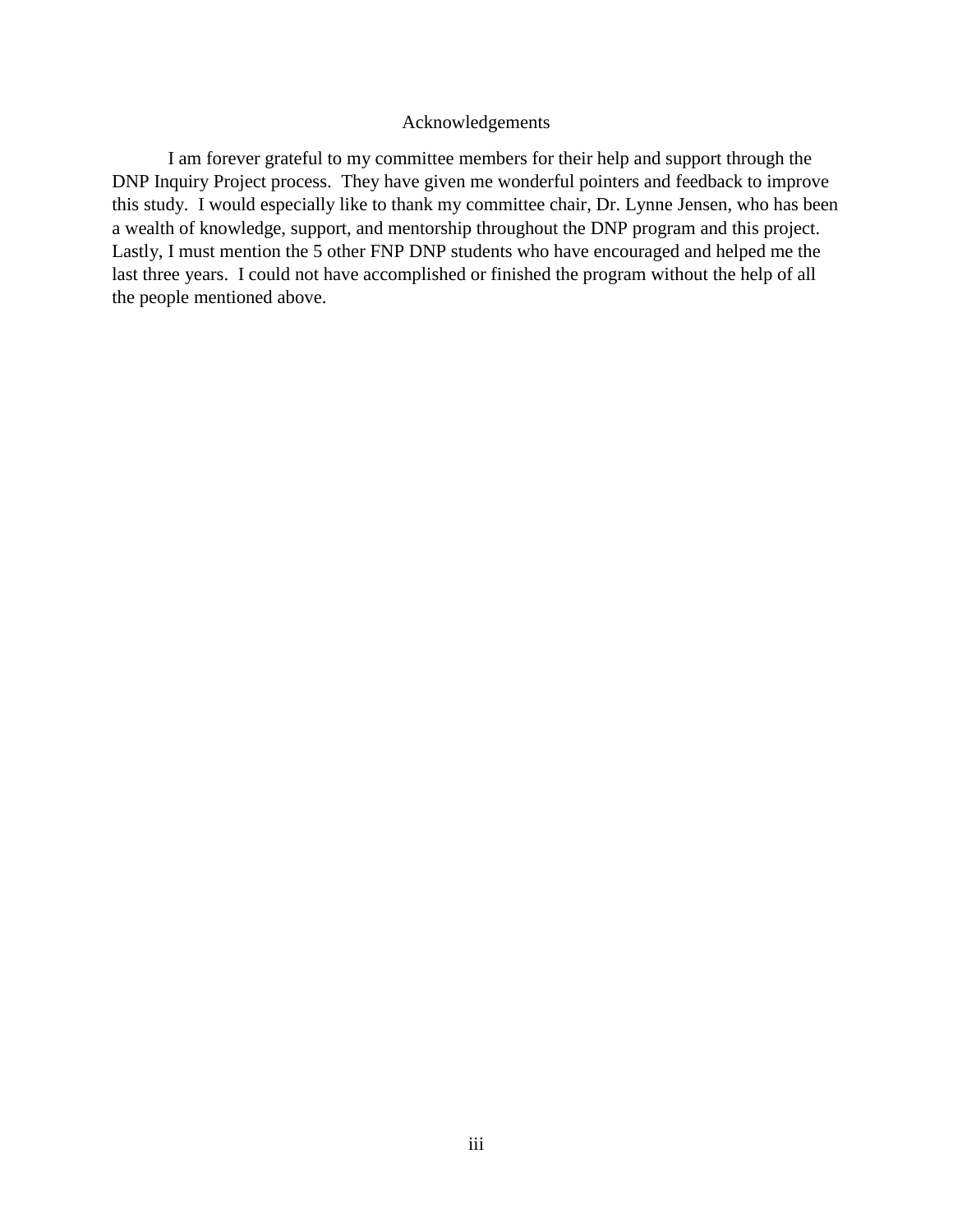# Table of Contents

| Practice Inquiry Project: Assessment of Depression Screening in Women's Primary Care Clinic1 |  |
|----------------------------------------------------------------------------------------------|--|
|                                                                                              |  |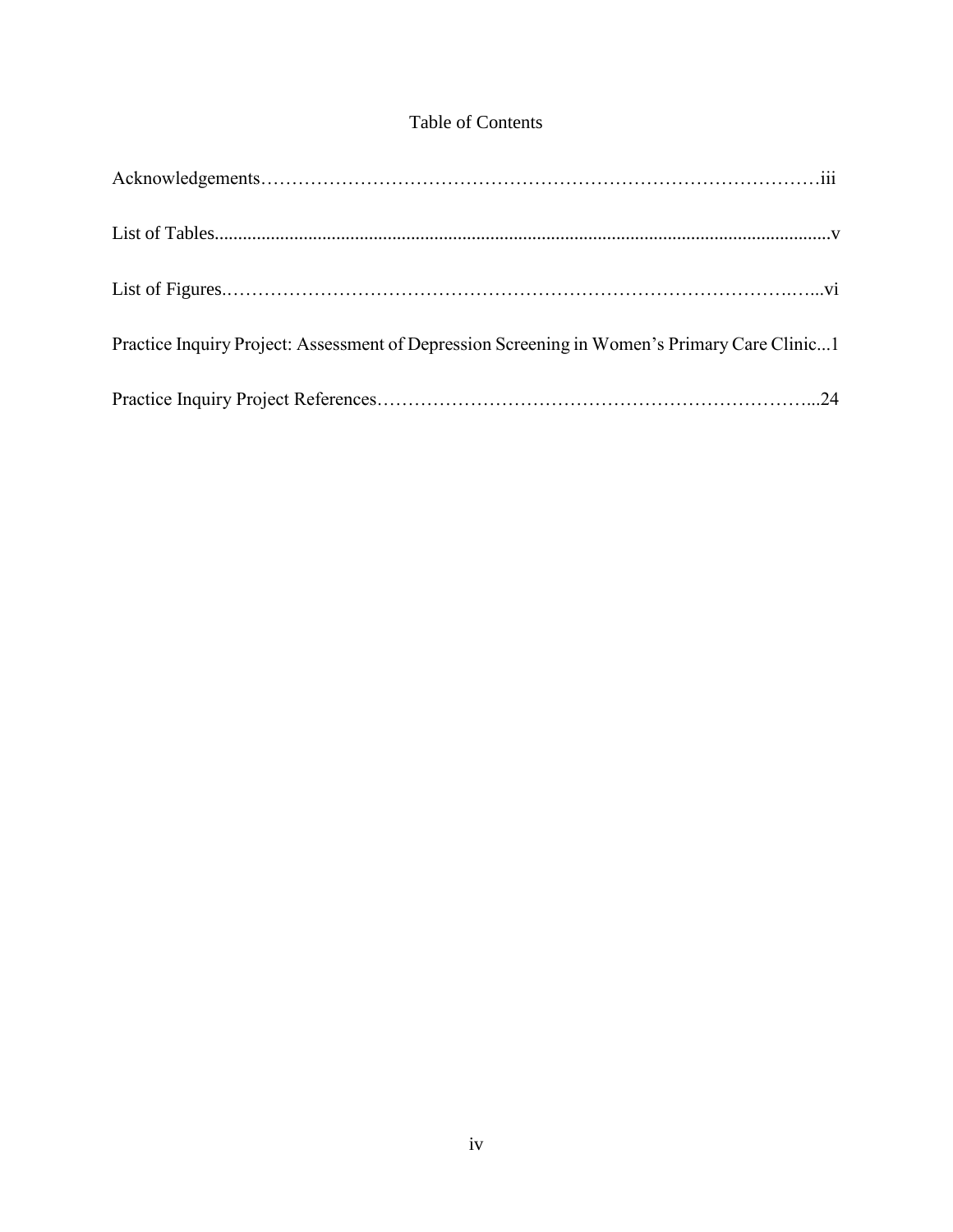# List of Tables

| Table 4: Comparison of Screening before and after moving PHQ-222           |  |
|----------------------------------------------------------------------------|--|
| Table 5: Association Between Patient Demographics and Provider Screening22 |  |
|                                                                            |  |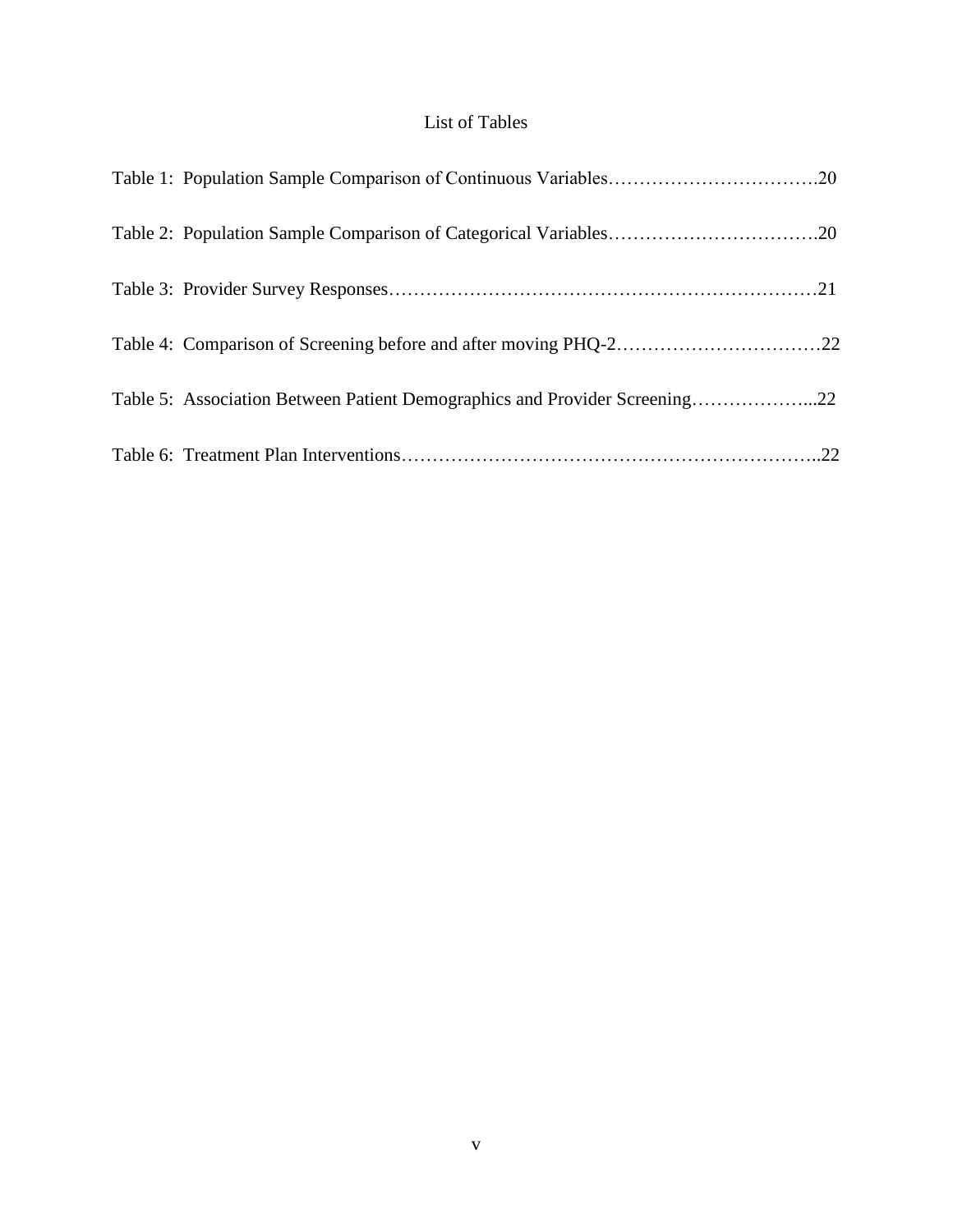# List of Figures

Figure 1: Depression Screening Rates Before and After Moving the PHQ-2 instrument………23

Figure 2: Treatment Plan Interventions Before and After Moving the PHQ-2 Instrument……...23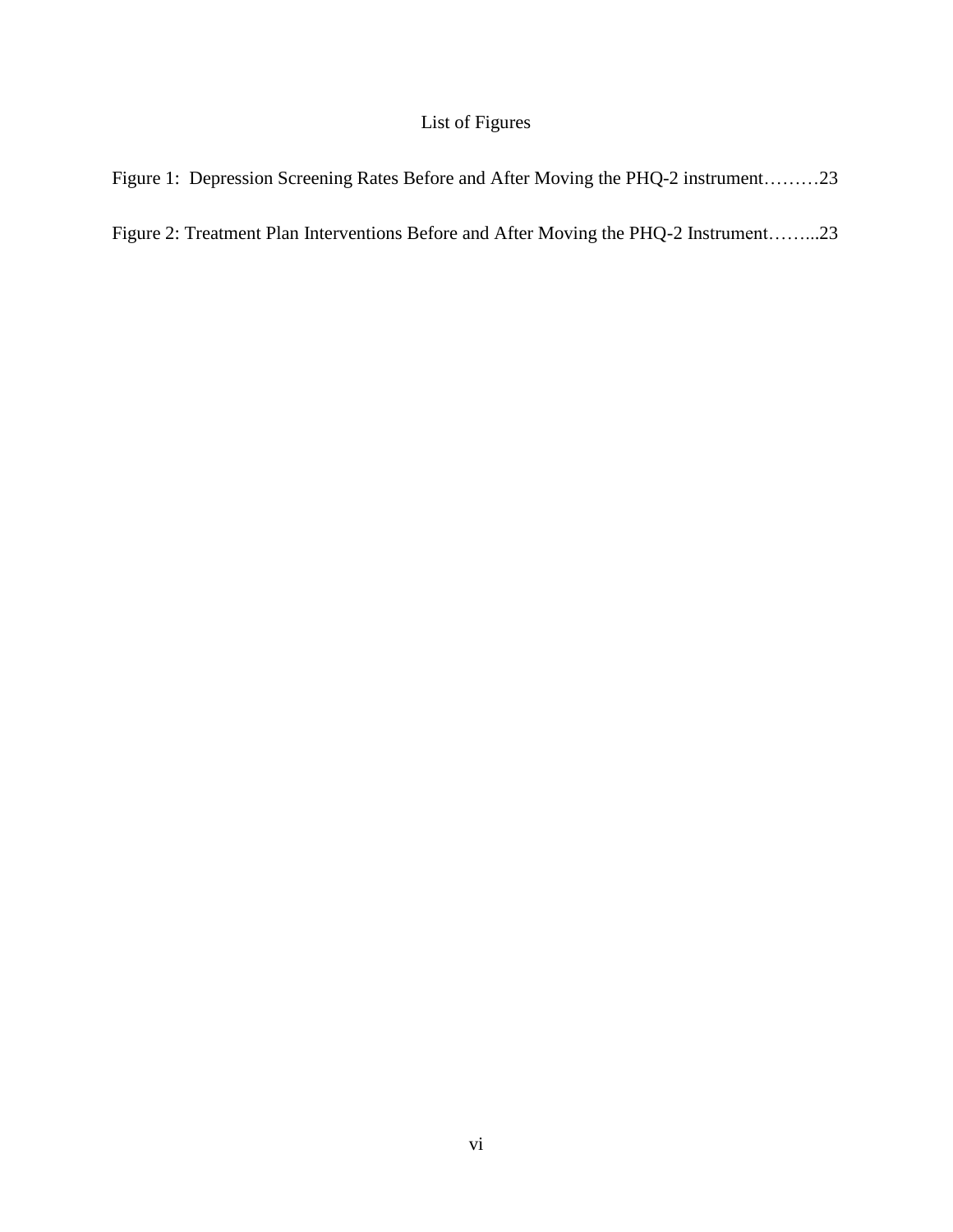#### Abstract

**Purpose:** The purpose of this practice inquiry project was to evaluate provider adherence to depression screening documentation in the ambulatory electronic health record (AEHR) before and after changing locations of the depression screening questions within the AEHR. Provider knowledge about depression screening and barriers related to depression screening were also examined.

**Methods:** A retrospective chart review was completed for patients seen for an annual exam by a physician provider in a women's primary care clinic. Data collected included demographic data, co-morbid conditions, depression screen documentation (PHQ-2 & PHQ-9), and interventions documented. A questionnaire was sent to providers in the primary care clinic to assess knowledge about depression and identification of barriers related to depressions screening.

**Results:** The retrospective chart review indicated that 2% of the patients were screened for depression before the screening tool was moved in the AEHR, and 78% were screened after the screening tool was moved. There were no significant differences in the two population samples. Only one patient out of 50 was screened before the screening tool was moved, but 13 patients were given prescriptions for medications for the treatment of depression. Provider knowledge of the location of the screening tool has increased. Furthermore, time was identified as the greatest barrier to screening for depression.

**Conclusion:** Depression screening improved after changing the AEHR placement of the depression screening questions in the areas in which providers document prevention. "Yes" responses from the patient on the PHQ-2 indicated a positive screen for depression, and these positive responses on the PHQ-2 automatically directed the provider to the PHQ-9, a more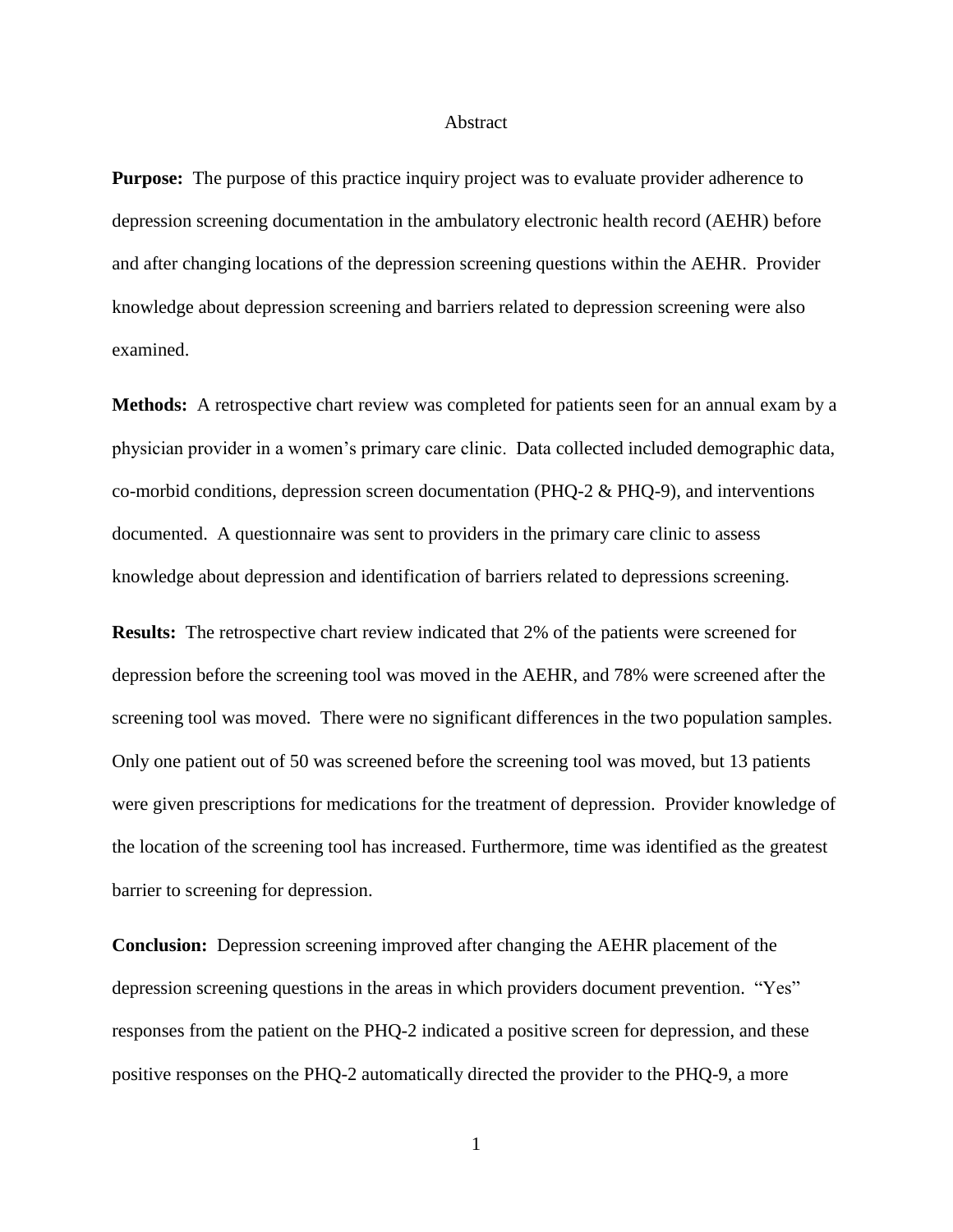extensive instrument for depression that measures symptom severity. Time was the most significant barrier to screening for depression. Primary care providers may be the only healthcare professional that are able to screen for depression since these providers are most easily accessible to patients. Treating depression helps improve overall health, but can also impact the management of other chronic diseases as well.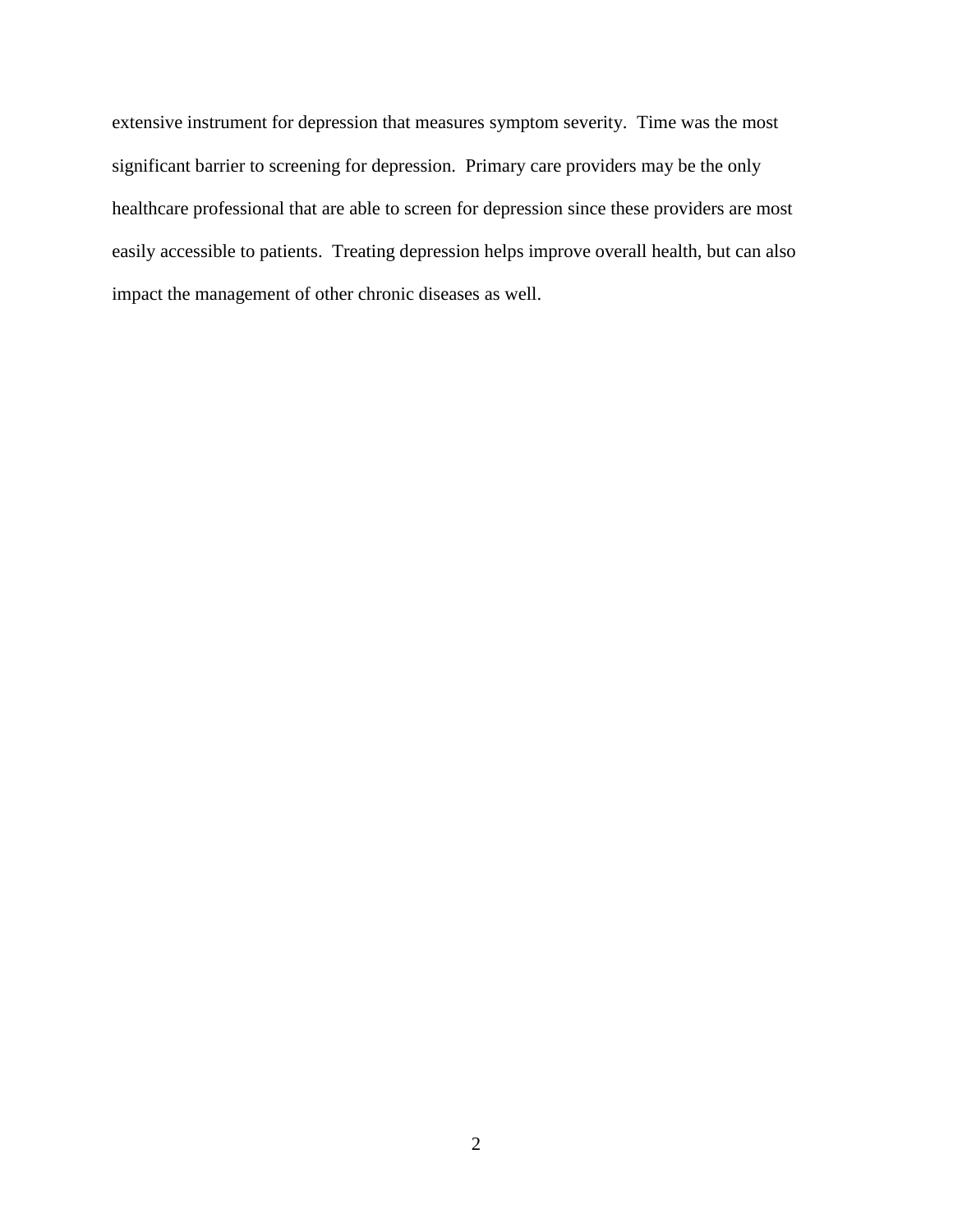Assessment of Depression Screening in Women's Primary Care Clinic

The Centers for Disease Control and Prevention (CDC) (2011) report approximately 9.1% of the population currently meet the criteria for a diagnosis of depression. About twothirds of these people do not receive the help that they need (National Alliance on Mental Illness [NAMI], 2009). In Kentucky, it is estimated that 22.2% of adults have suffered from major depression at some time in their lives, and about 7.6% of Kentucky adults have suffered from depression in the last 30 days (Kentucky Cabinet for Health and Family Services, 2004). Depression can affect anyone at any age, but women are 70% more likely to experience depression in their lifetime than men (National Institute of Mental Health [NIMH], 2014). It is estimated that approximately one in eight women experience depression at some time during their lifespan (NAMI, 2009). Women are more likely than men to have seasonal affective disorder, have atypical symptoms of depression, to have comorbid anxiety disorders, and to attempt suicide (Gorman, 2006).

#### **Background**

Depression is a mental illness that can be extremely debilitating and costly for individuals (CDC, 2011). Symptoms associated with depression include: "sadness, anhedonia, pessimism, feeling of emptiness, irritability, anxiety, worthlessness, thoughts of death or suicidal ideation, disturbed sleep, change in appetite or weight, psychomotor changes, decreased energy, fatigue, bodily aches and pains, impaired concentration, indecisiveness, and poor memory" (Chisholm-Burns et al., 2013, p. 679). Depression can be attributed to a combination of genetic, biological, environmental, and psychological factors, and it affects the individual's ability to work, sleep, study, eat, and enjoy life (NIMH, 2014). This mental illness is the leading cause of disability for adults ages 15-44 in the United States (World Health Organization, 2008). Depression can cause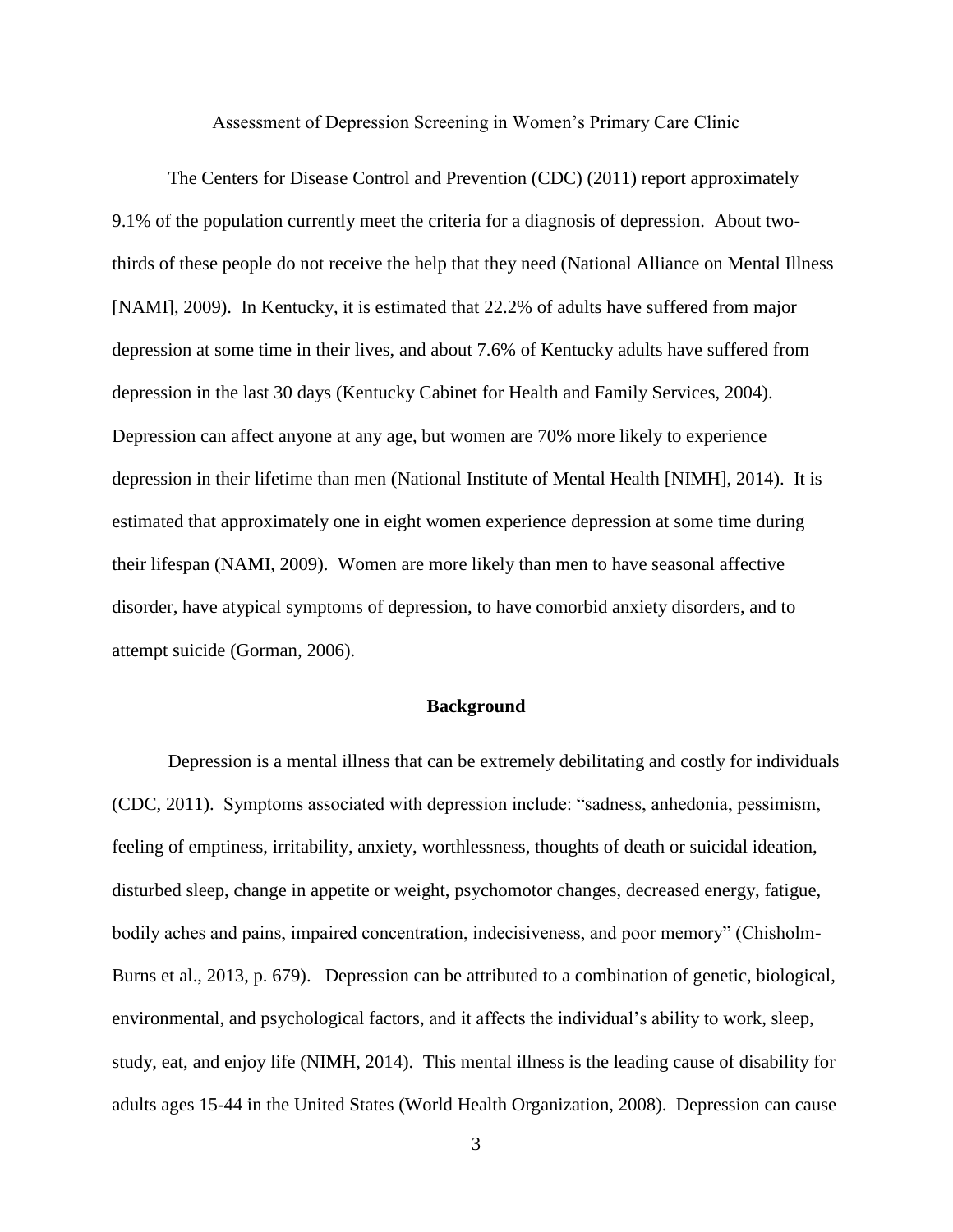adults to experience "increased work absenteeism, short-term disability, and decreased productivity" (CDC, 2011, p. 1). Approximately 80% of adults with depression state they have some impairment in daily functioning because of their depression, and about 27% state that they experience serious difficulties at work as well as at home (Pratt & Brody, 2008). It is estimated that depression causes 200 million lost workdays each year which in turn costs employers \$17 to \$44 billion (Leopold, 2001; Stewart, Ricci, Chee, Hahn, & Morganstein, 2003). Approximately 60% of the depressed patients are seen by primary care providers and these providers prescribe 79% of the total number of anti-depressant medications prescribed (Barkil-Oteo, 2013; Frank, Huskamp, & Pincus, 2003). Therefore, screening in primary care is extremely important.

If depression is left untreated, it can lead to suicide (NIMH, 2014). In 2010, the suicide rate for the United States was 12.43 per 100,000, while Kentucky's rate was 14.2 per 100,000 (Suicide Prevention Resource Center, 2012). It is estimated that each day there are 42 attempted suicides in Kentucky and two deaths from suicide (Suicide Prevention Resource Center, 2012).

Untreated depression associated with another chronic disease often produces worse outcomes. Katon (2011) stated that "comorbid depression is associated with increased medical symptom burden, functional impairment, medical costs, poor adherence to self-care regimens, and increased risk of morbidity and mortality in patients with chronic medical disorders" (Katon, 2011, p. 1). People with a chronic medical condition, as well as depression, usually have more severe symptoms of both conditions (NIMH, 2014). These individuals have more problems adapting to medical conditions, and often incur higher costs associated with treatment when there is a co-morbid diagnosis of depression (NIMH, 2014). Co-morbid conditions often associated with depression include diabetes, coronary artery disease, stroke, cancer, chronic pain, thyroid disorders, history of depression, and other mood or anxiety disorders (Mitchell et al., 2013).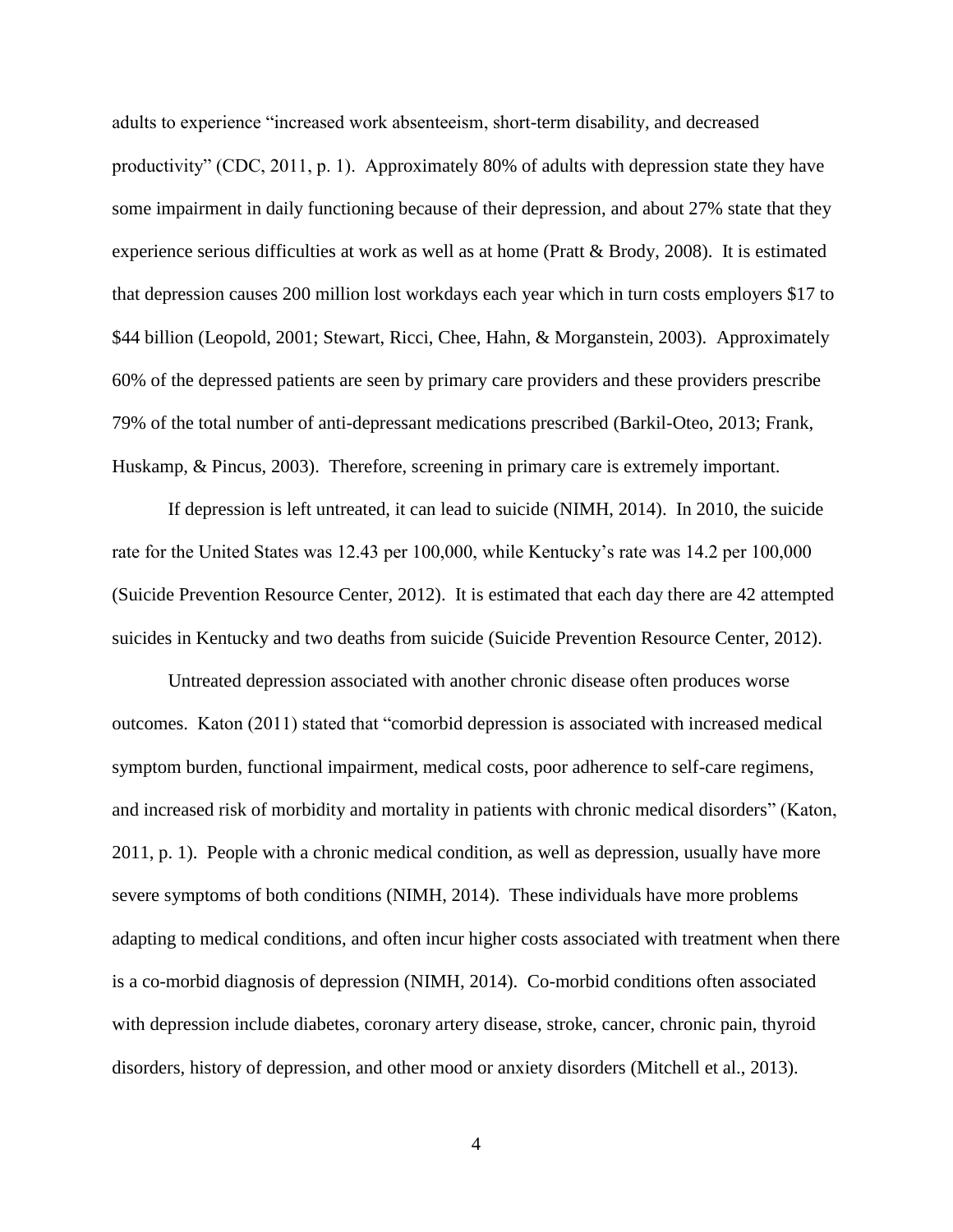There are extremely high rates of depression associated with the co-morbid diagnoses of coronary heart disease and diabetes (Katon, 2011). Depression can interfere with the patient's ability to engage in self-care of the chronic illness because it has an adverse effect on memory, energy, and executive function (Katon, 2011). For these reasons, treating depression can improve the treatment of other co-morbidities as patients may be more likely to adhere to the treatment regimen (Whooley, 2012; Richardson & Puskar, 2012).

Screening for depression is important since the consequences can be irreversible such as suicide and worsening of an individual's health in relation to co-morbid conditions. The U.S. Preventive Task Force Services (USPTFS) recommends that all adults, including pregnant and postpartum women should be screened for depression (USPTFS, 2016). In accordance with this recommendation, Healthy People 2020 has set a goal to increase the number of patients who are screened for depression by primary care providers from 2.2% in 2007 to 2.4% by 2020 (USDHHS, 2012).

Few studies have been conducted to examine provider screening rates for depression in primary care. It is extremely important to implement a systematic strategy for depression screening to ensure the completion of screening (Klein, Ciotoli, & Chung, 2011). The Institute for Clinical Systems Improvement's (ICSI) guideline for depression in primary care recommends first using the PHQ-2 instrument; in the event of a positive score (3 or greater), the PHQ-9 instrument should then be completed (Kroenke, Spitzer, & Williams, 2003; Mitchell et al., 2013). Use of the PHQ-9 instrument is recommended in the primary care setting because it is useful in indicating the severity of depression (Spritzer, Kroenke, & Williams, 1999).

In addition to screening, the providers must understand the risk factors associated with depression to aid in understanding which patients may be at greater risk of developing depression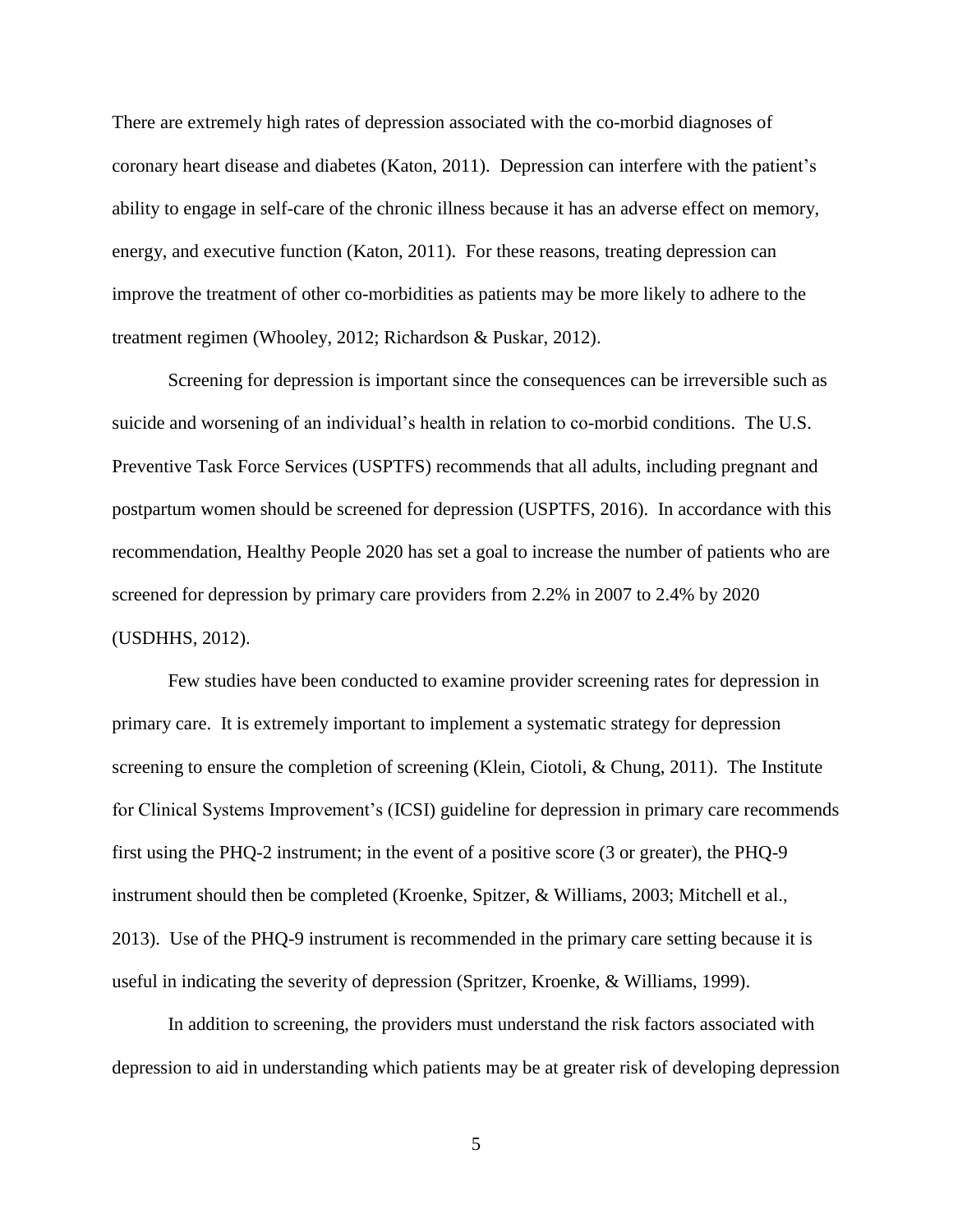(Mitchell et al., 2013). Some risk factors associated with depression are frequent visits to primary care providers, patients with unexplained somatic complaints, history of depression, family history of depression, chronic health conditions, other mental health disorders, and refugee or immigrant status (Baas et al., 2009; Christensen, Sokolowski, & Olesen, 2011; Maradiegue & Khan, 2013; Romera et al., 2013).

The healthcare system is changing as Medicare and Medicaid have instituted a Physician Quality Reporting System (PQRS) (Koltov & Damle, 2014). This system is an incentive and penalty program in which providers will no longer be paid a fee for their service, but rather paid based on the quality of care delivered (Koltov & Damle, 2014). In the near future, the Centers for Medicare and Medicaid Services (CMS) will begin to base reimbursements on these quality indicators (CMS, 2013). One of the indicators is screening for clinical depression and developing a follow-up plan (Measure # 134, NQF 0148) (CMS, 2013).

Providers may feel overwhelmed and have difficulty remembering all screenings that must be completed. However, electronic health record provider prompts have been shown to significantly increase screening for health conditions (Hsu et al., 2013; Van Cleave et al., 2012). Devising a systematic way of screening and a protocol to follow is useful for implementing screening and providing ease to providers who feel they are not sufficiently educated about depression (Klein et al., 2011). Van Cleave et al. (2012) performed a systematic review examining interventions to improve screening processes and follow up. Some of these studies included electronic medical record templates and reminders which helped prompt providers to screen. These electronic medical record enhancements as an intervention greatly improved screening rates from baseline (Van Cleave et al., 2012).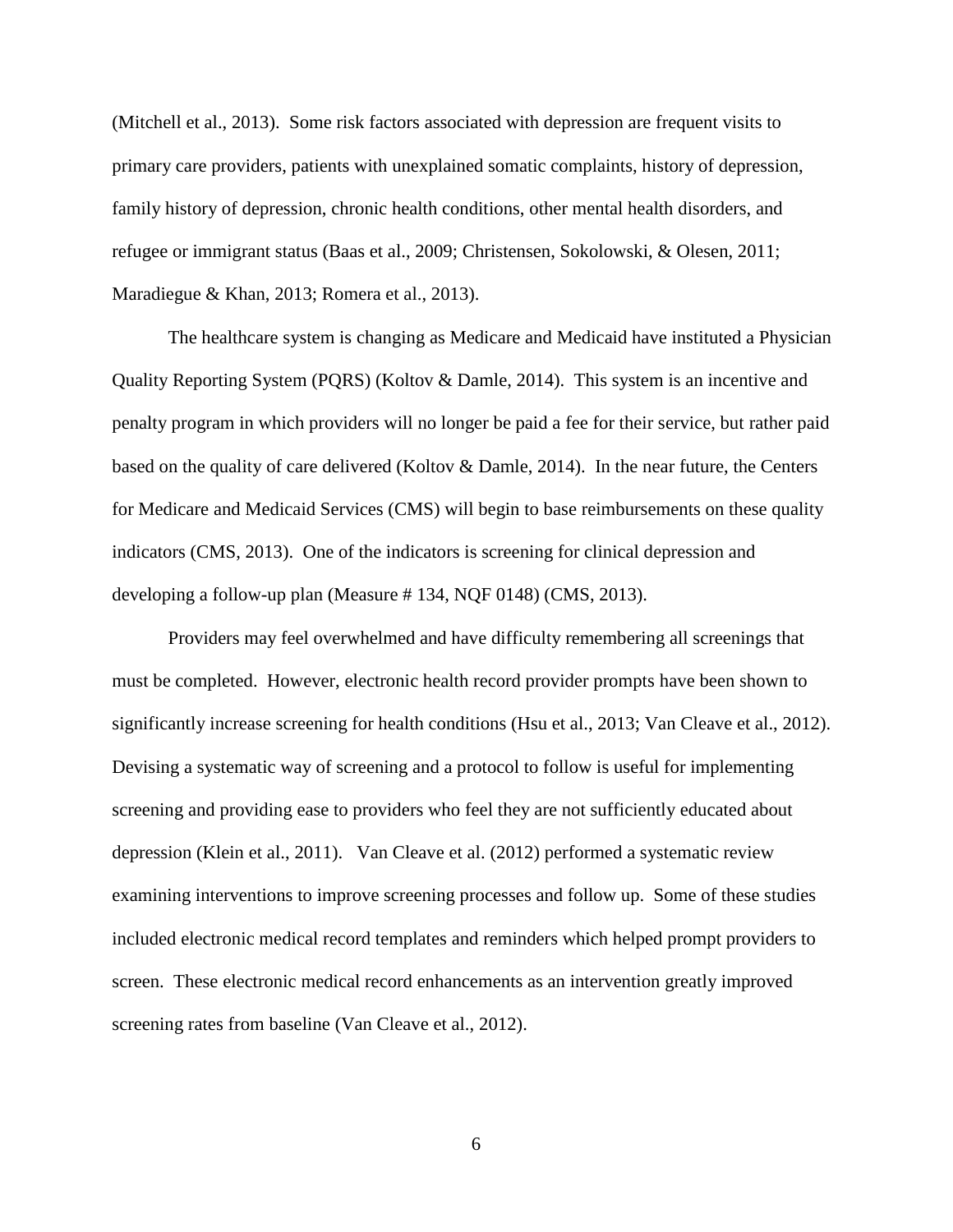In the ambulatory electronic health record (AEHR) in a primary care clinic in a university setting, depression screening was embedded in a category listed only as screening with a checkbox to indicate completed. The depression screening questions were embedded in a detail button which needed to be opened in order to complete the PHQ-2 questions. The full PHQ-9 screening tool was not available. CMS states that the PHQ questions must be answered individually in order to meet the criteria for documentation of the quality indicator for depression. The clinic manager, along with the informaticist, made the decision to move the two questions of the PHQ-2 directly into the prevention area from the screening section of the AEHR in January 2015 to better meet CMS requirements. The two PHQ-2 questions can be answered with a check box, yes or no, and the full PHQ-9 questions are available when clicking on the radio button. There is a text box to indicate the PHQ-9 score and further evaluation.

#### **Purpose**

The purpose of this Quality Improvement (QI) project was to evaluate depression screening rates in a women's primary care clinic by assessing documentation in the ambulatory electronic health record (AEHR). The primary aim was to assess provider adherence to depression screening during annual exams before and after the depression screening tool location was changed in the AEHR. Before January 2015, the PHQ-2 screening tool was difficult to find as it was embedded in the screening section in the annual exam form template in the AEHR and required multiple steps in order to gain access to this screening tool. As of January 2015, the PHQ-2 was moved to the prevention section of the AEHR and was more visible to providers. The two PHQ-2 questions are part of the prevention section with the PHQ-9 questions under a radial dial. The changes in location in the AEHR was discussed at a faculty meeting as well as the CMS requirements for depression screening.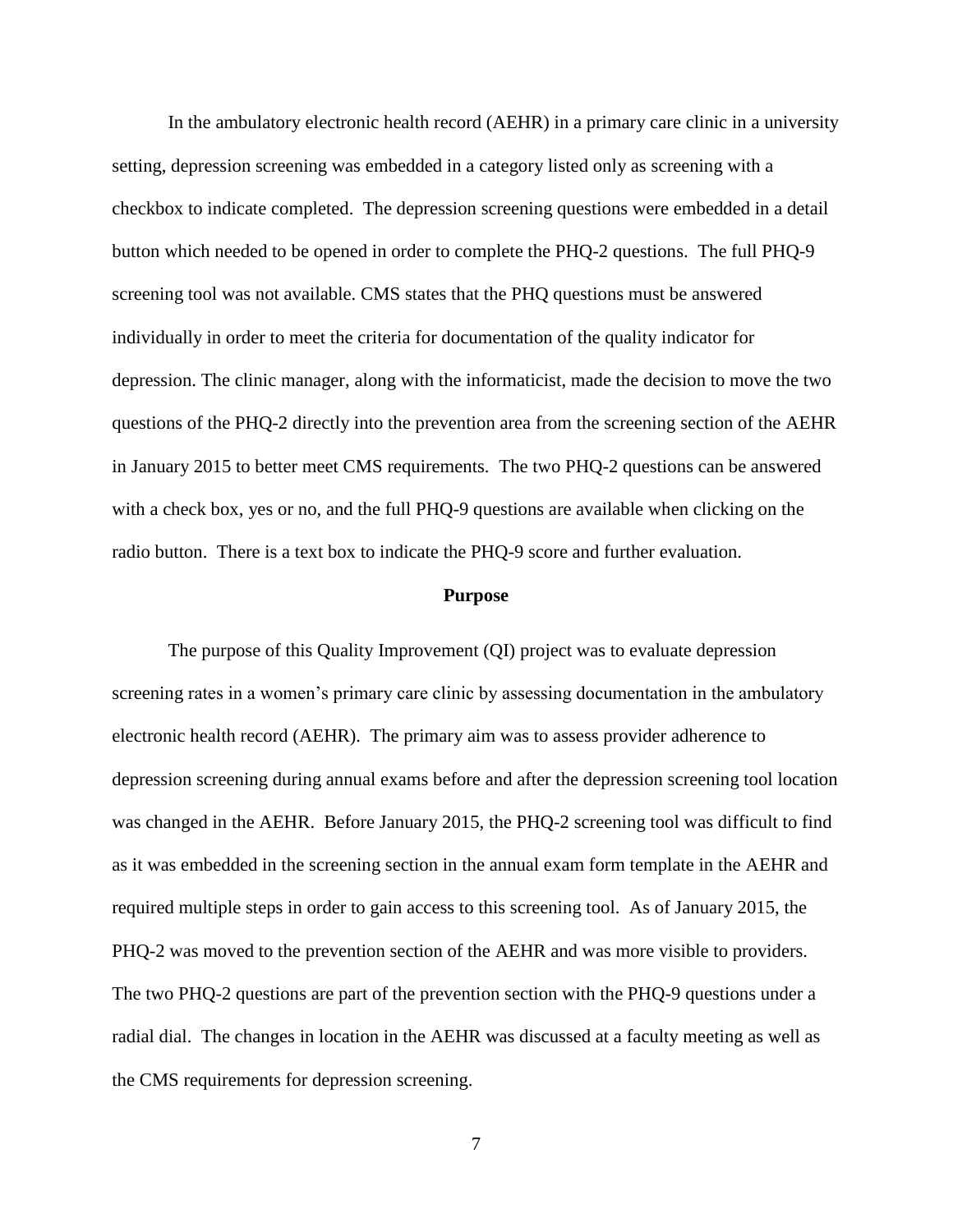This QI project was a retrospective medical record review completed to compare the rates of depression screening completed by providers before and after moving the depression screening tool in the AEHR. The secondary aim of this study was to assess provider knowledge as well as barriers to completing depression screening. This was completed through the use of an e-mail survey sent to the providers.

#### **Methods**

### **Design**

A retrospective medical record review was completed in March 2016 to assess documentation of depression screening during annual exams as well as interventions recommended for depression by the PHQ-9 depression screening tool. Fifty records were randomly selected for review during the four months before the PHQ screening tool was moved (September 2014-December 2014) and 50 records were randomly selected for review during the four months after the PHQ screening tool was relocated to the preventions section of the AEHR (March 2015-June 2015). In addition, a provider survey was sent via e-mail to participating providers to assess their knowledge of depression screening and the barriers to screening patients.

#### **Human Subject and Research Approval Procedures**

Permission to conduct this QI project was granted by the University of Kentucky Institutional Review Board (IRB). Patient consent was waived in compliance with IRB regulations since data collection was completed through a retrospective medical record review in which patient identifiers were not collected. Consent for the survey was implied by providers completing the survey with all responses being confidential.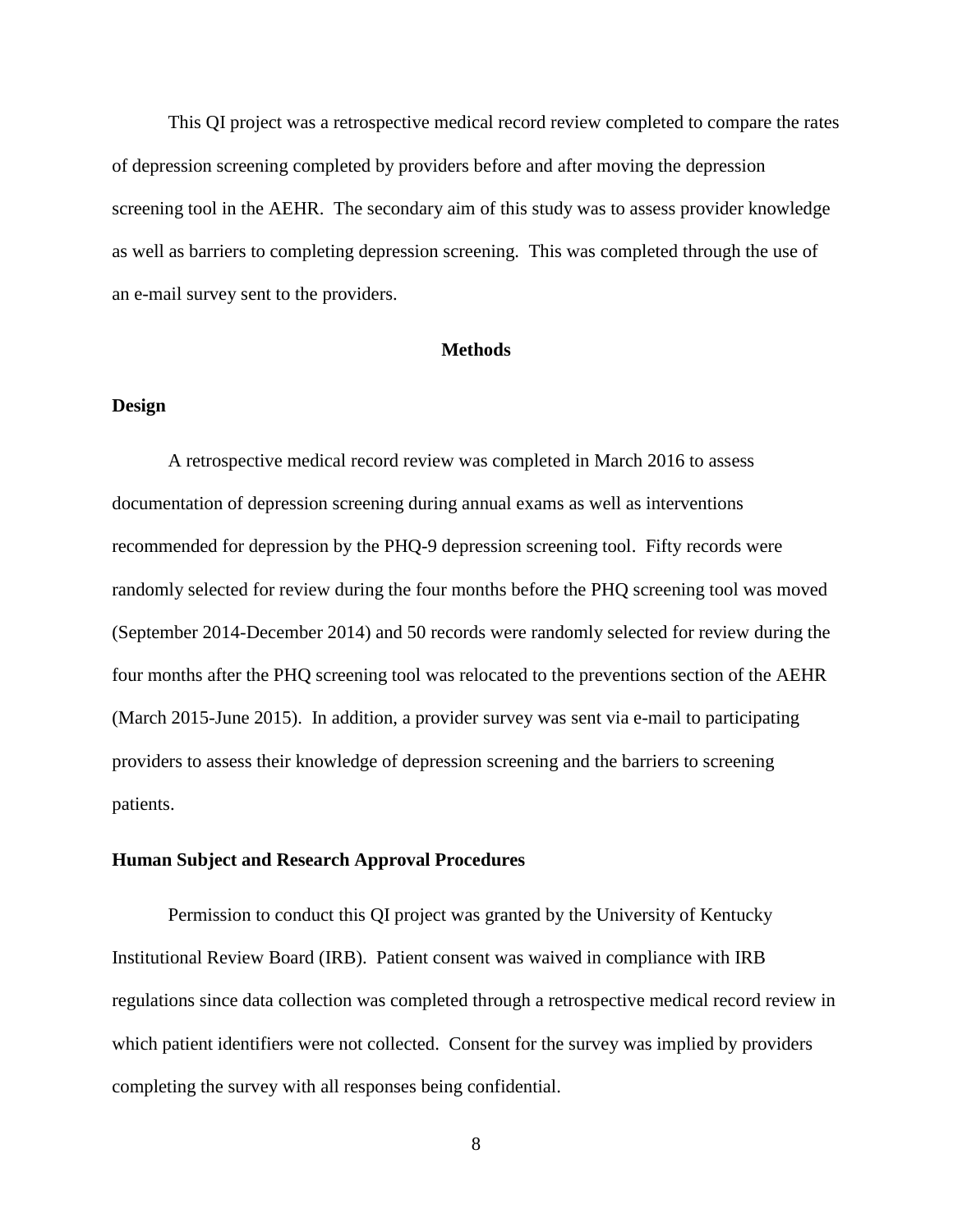#### **Study Population**

This QI project was completed in a women's health clinic within a university setting. A total of 100 charts were randomly selected, 50 from the four months (September 2014-December 2014) before the depression screening instrument was moved and 50 from the four months (February 2015-June 2015) after the instrument was relocated to the prevention section of the AEHR. The inclusion criteria included female patients ages 18-89 who presented for an annual physical exam in the clinic. Participating providers for the survey portion of the study included the four physician providers at the clinic.

### **Data Collection**

The Center for Clinical and Translational Science (CCTS) at the University of Kentucky (UK) assembled a list of medical record numbers, patient names, physician provider, appointment types of WELL40 or EP40, and appointment dates of patients that were seen between September 2014 and December 2014 as well as between March 2015 and June 2015. A list of 145 charts before moving the PHQ-2 and 185 charts after moving the PHQ-2 location were obtained for the study. The charts were selected using a random number generator for each of the two samplings of patients, 50 from before moving the PHQ-2 and 50 from after moving the PHQ-2. Each of the selected charts were given an identification number that would be used for collecting data during the medical record review to ensure no identifying information would be collected on the patients.

Depression screening charted in the provider note was assessed for documentation of the PHQ-2 being documented and the PHQ-9 being performed if the PHQ-2 was positive according to the National Institute of Health and Clinical Excellence (NICE) guideline. The NICE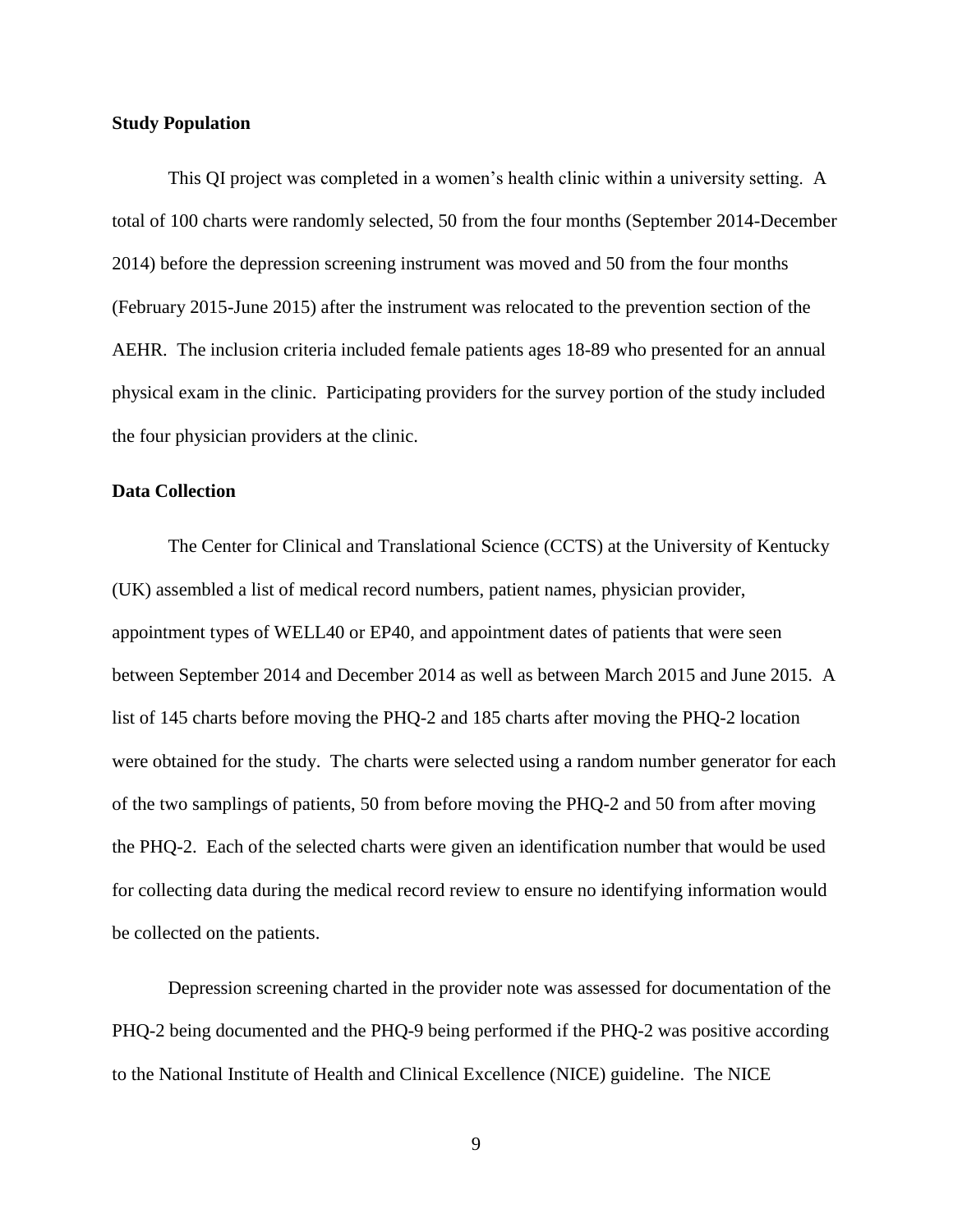guideline (2009) recommends that patients should be asked the following two questions (PHQ-2) in order to screen for depression:

- 1. During the last month, have you often been bothered by feeling down, depressed, or hopeless?
- 2. During the last month, have you often been bothered by having little interest or pleasure in doing things? (p. 16)

Patients who answer 'yes' to either of these questions, should then be asked all the questions on the PHQ-9 depression screening instrument to assess the risk and severity of depression (NICE, 2009). In addition to gathering this information, age, race, marital status, employment status, insurance coverage, and common co-morbidities associated with a high risk of depression were collected. Interventions such as no intervention, medication prescription, referral, and other recommendations were also collected in this study.

All medical records were accessed in the clinic director's secure clinic office on a computer that was encrypted and password protected. The data collected for the medical record review was documented and stored in REDCap, a secure online data collection tool provided by the University of Kentucky. The data are securely hosted on Biomedical Informatics servers in the secure data center operated by the Institute for Pharmaceutical Outcomes and Policy.

The provider survey was disseminated via REDCap in February 2016 and the four providers were given three weeks to respond. All completed surveys were stored using REDCap. The survey assessed provider's knowledge about the location of the PHQ-2 in the AEHR, screening practices, knowledge of the screening tool, and barriers to screening. The management of depression, if it was diagnosed, was also evaluated.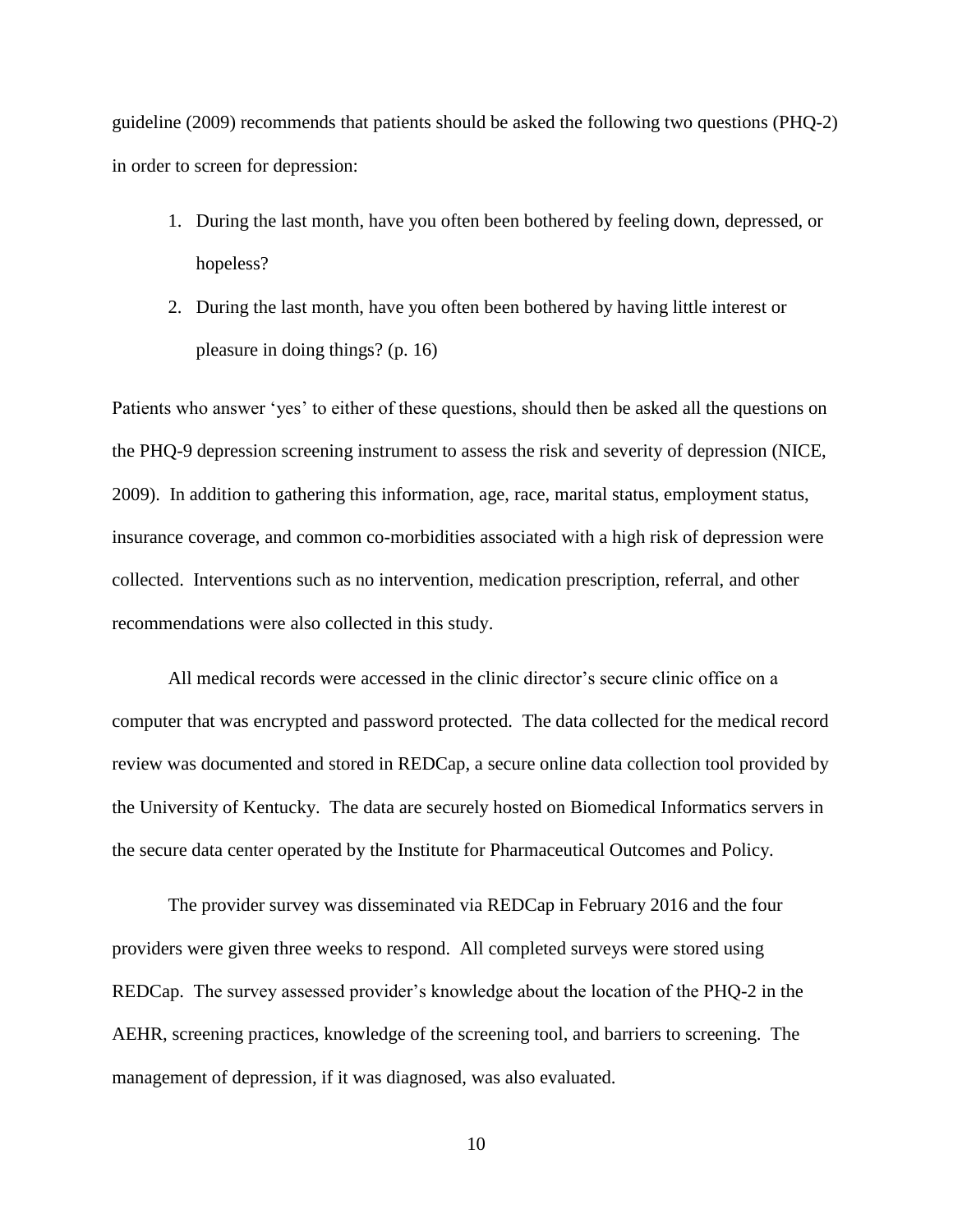#### **Data Analysis**

Results from the retrospective medical record review were analyzed using the Statistical Package for the Social sciences (SPSS) software. Descriptive statistics using frequencies were used to assess age, race, employment status, marital status, insurance coverage, co-morbidities, and the number of patients that were screened using the PHQ-2 tool. In addition, a chi-square test of association and an independent samples t-test were used to ensure that the pre- and postpopulation samples were not significantly different. A chi-square test was run in order to compare the proportion of records with depression screening documentation before and after movement of the instrument to the prevention section of the AEHR. In order to determine whether patient demographics such as age, race, marital status, employment status, type of insurance, and co-morbid conditions were associated with whether a provider would screen for depression, a chi-square test was also completed. Results were considered statistically significant if the p-value was  $< 0.05$ . The survey results were descriptively evaluated by the primary investigator since only three surveys were completed.

#### **Results**

### **Retrospective Ambulatory Electronic Health Record Review**

The age range for the 100 charts reviewed was ages 19-76, with a mean of 44.38 (Table 1). Caucasian women made up 88% of the study sample while 11% were African American women, and 1% were Asian women. Due to the numbers associated with different races, it was recoded to state that Caucasians made up 88% of the sample and 12% were other races. Sixtyone percent of the study sample was married, 28% was single, and 11% were divorced. The employment status of the sample consisted of 9% working part-time, 73% working full-time,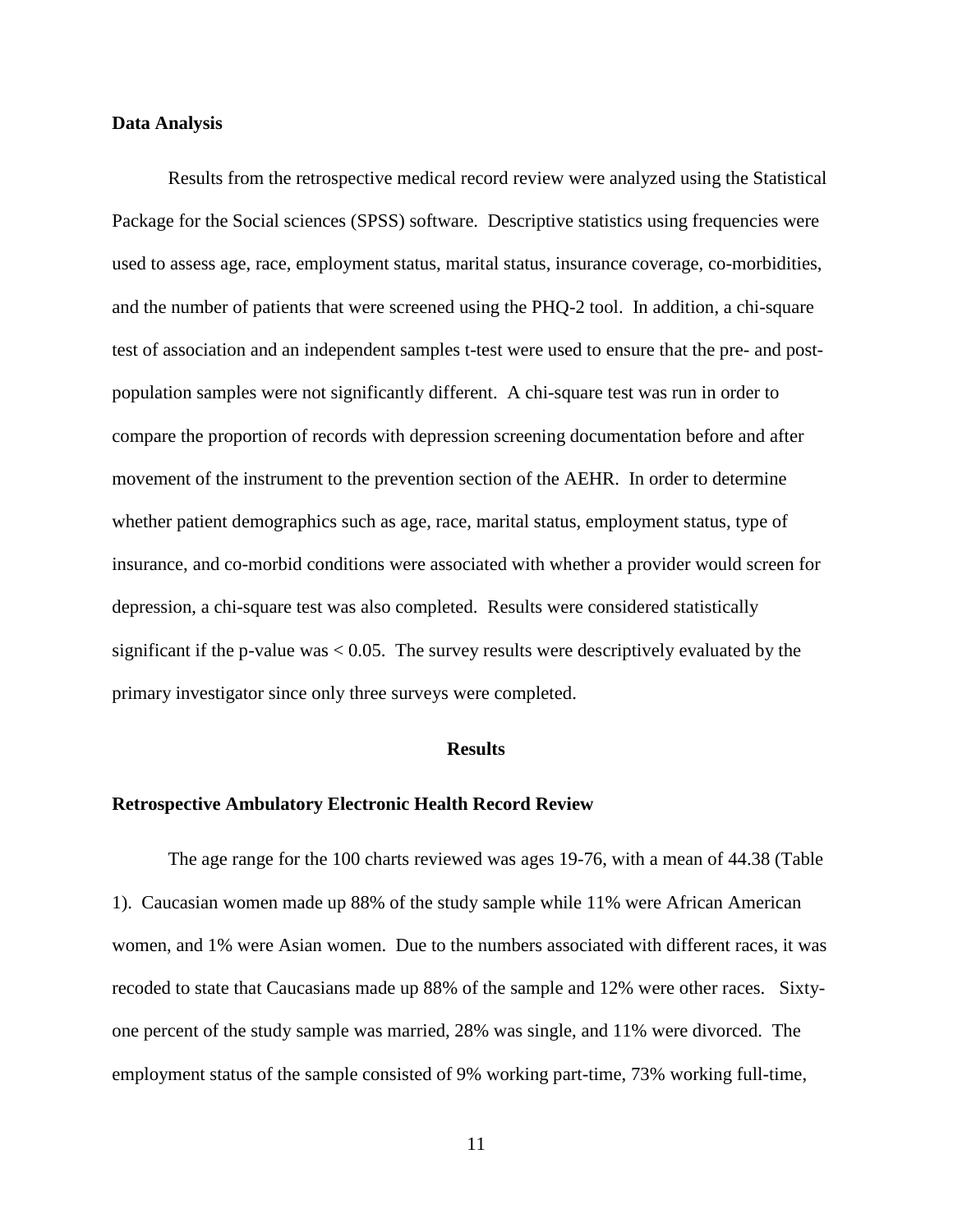16% not employed, and 2% did not have employment status documented. Insurance coverage for the sample included 80% having HMO or PPO insurance, 11% having Medicaid insurance, 8% having Medicare insurance, and 1% not having insurance documented (Table 2).

There are many co-morbid conditions that can be associated with depression. The study population consisted of 4% of the women diagnosed with diabetes, 2% had coronary artery disease, 2% had a current diagnosis of cancer, while 6% had a history of cancer, 12% had chronic pain, 30% had a history of depression, 26% had a thyroid disorder, and 19% had other mood or anxiety disorders (Table 2).

The samples were examined overall, as well as individually, according to before and after the relocation of the PHQ-2 and after the movement of the PHQ-2. When examining the samples pre- and post-relocation, there was no significant difference between the two samples as all p-values for age, race, marital status, employment status, insurance, and co-morbid conditions were  $> 0.05$  (Table 1 and Table 2).

Only 2% of the sample was screened for depression during the time period September 2014-December 2014 before the PHQ-2 screening tool was moved. From March 2015-June 2015, after the screening tool was moved, 78% of the patients were screened for depression during their annual exam (Figure 1). This difference was significant when running Pearson's chi-square test of association as the p-value was <0.001 (Table 4).

Only one patient of the 40 patients screened answered yes to the PHQ-2 questions. The PHQ-9 was documented for that patient. If the PHQ-2 is negative, then there is no reason to complete the PHQ-9.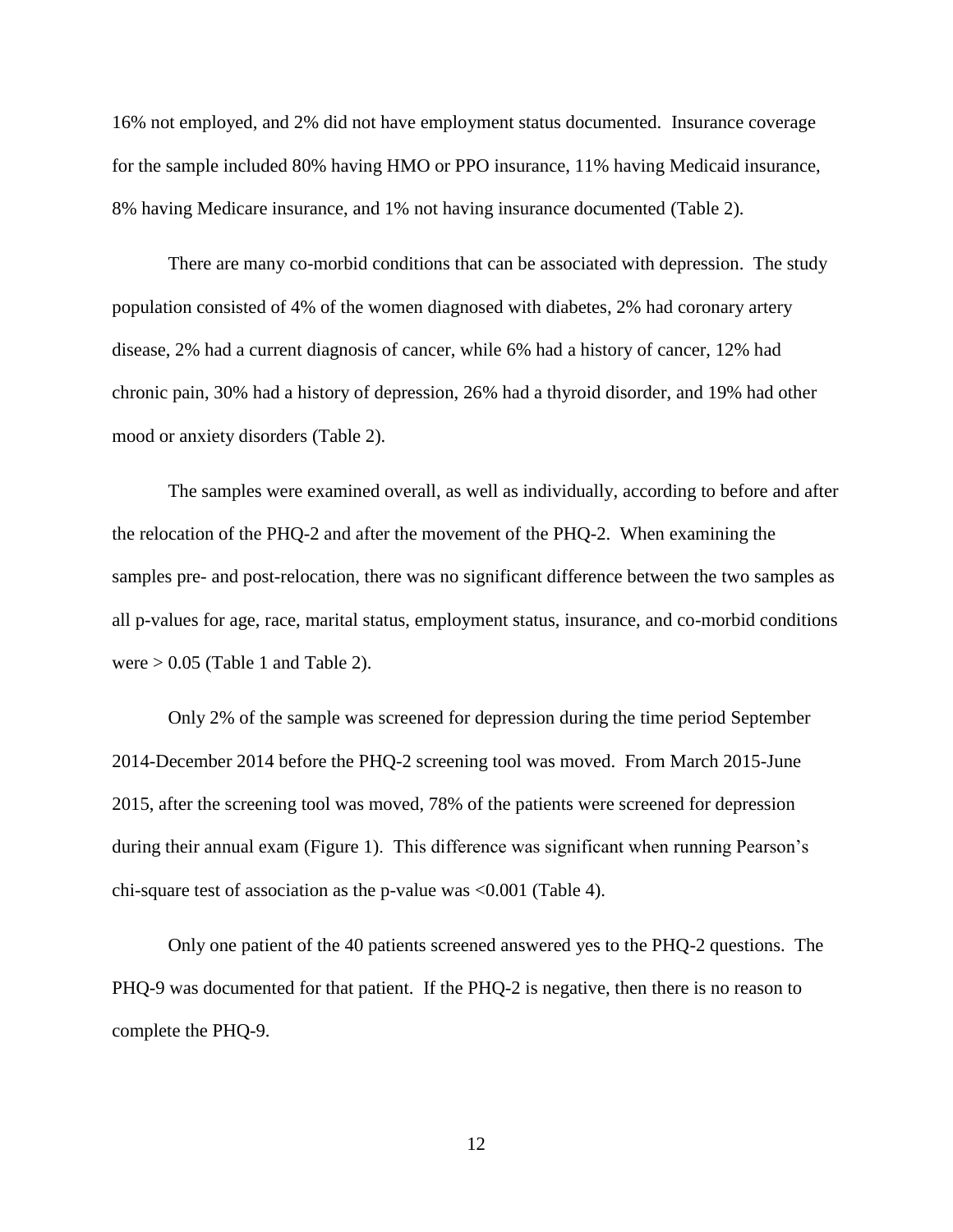When determining whether patient demographics, such as age, race, marital status, employment status, insurance and co-morbid conditions, are associated with whether a provider would screen for depression or not, there was no association between these factors. Pearson's chi-square test of association was completed on all the demographics and all p-values were > 0.05 (Table 5).

Interventions assessed when looking at the charts included no intervention, medication prescribed, counseling referral, or other intervention not previously listed. No intervention performed occurred 86% of the time overall, 78% of the time before the PHQ-2 tool was moved and 94% of the time after the PHQ-2 instrument was moved. Medication was prescribed 13% of the time overall, 20% of the time before the PHQ-2 tool was moved and 6% of the time after the tool was moved. Counseling referral and other interventions only occurred once overall, during the time before the PHQ-2 was moved (Table 6).

#### **Provider Survey**

Three out of four providers completed the survey, a 75% response rate. All of the responses to the survey are summarized in Table 3. Of those who responded, only 1 stated that she knew where the PHQ-2 depression screening instrument was located in the AEHR before it was moved in January of 2015. All of the providers stated that they had at times screened for depression and did not document the result before the screening tool was moved.

The three providers that responded all indicated that they knew the location of the depression screening instrument in the prevention section after the relocation in January 2015. Two out of the three providers stated that they continue to screen without documenting the results. Two of the providers also stated that moving the screening tool has helped improve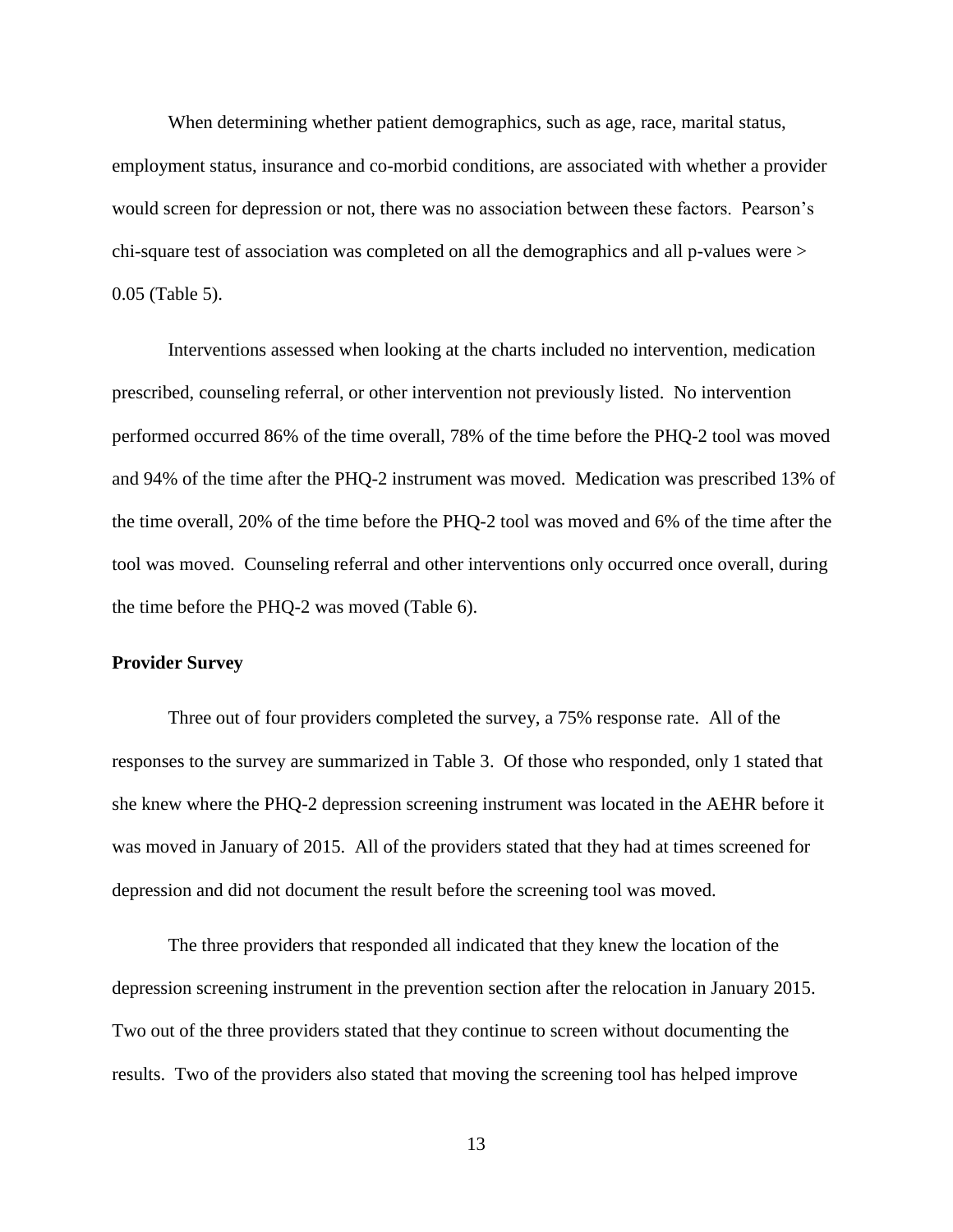depression screening adherence. Only two out of the three providers indicated that if their patient had a history of depression and the patient is there for follow-up, they use the PHQ-2/PHQ-9 to see if the patient is improving with the treatment prescribed.

The only barrier that was reported related to screening for depression was time, and this was the response of two of the providers. All three providers indicated that if the PHQ-2 score was 2 or above, they were supposed to complete the PHQ-9. All three providers also specified that they were aware that screening for depression is a PQRS measure and could soon involve monetary penalties if it is not completed.

The treatment plan for a patient could involve different modalities. Three providers indicate that they use medications, while none of the providers use hospitalization in their treatment plan. All three providers use referral, and two of the providers include a wait and reassess intervention. One provider indicated that she seeks immediate attention if there is suicide ideation or homicide ideation present.

### **Discussion**

Screening for depression is essential in diagnosing a patient and adequately treating this mental disorder. Primary care providers are the most accessible to patients and should be responsible for depression screening as many patients seek help from their primary care provider for mental health issues because of the trust that they have in this provider (Zeidenstein, 2004).

Provider depression screening rates are not well-documented in the literature. However, barriers related to depression screening consistently include time constraints (Baas et al., 2009; Maradiegue & Khan, 2013; Romera et al., 2013). This QI project is consistent with reported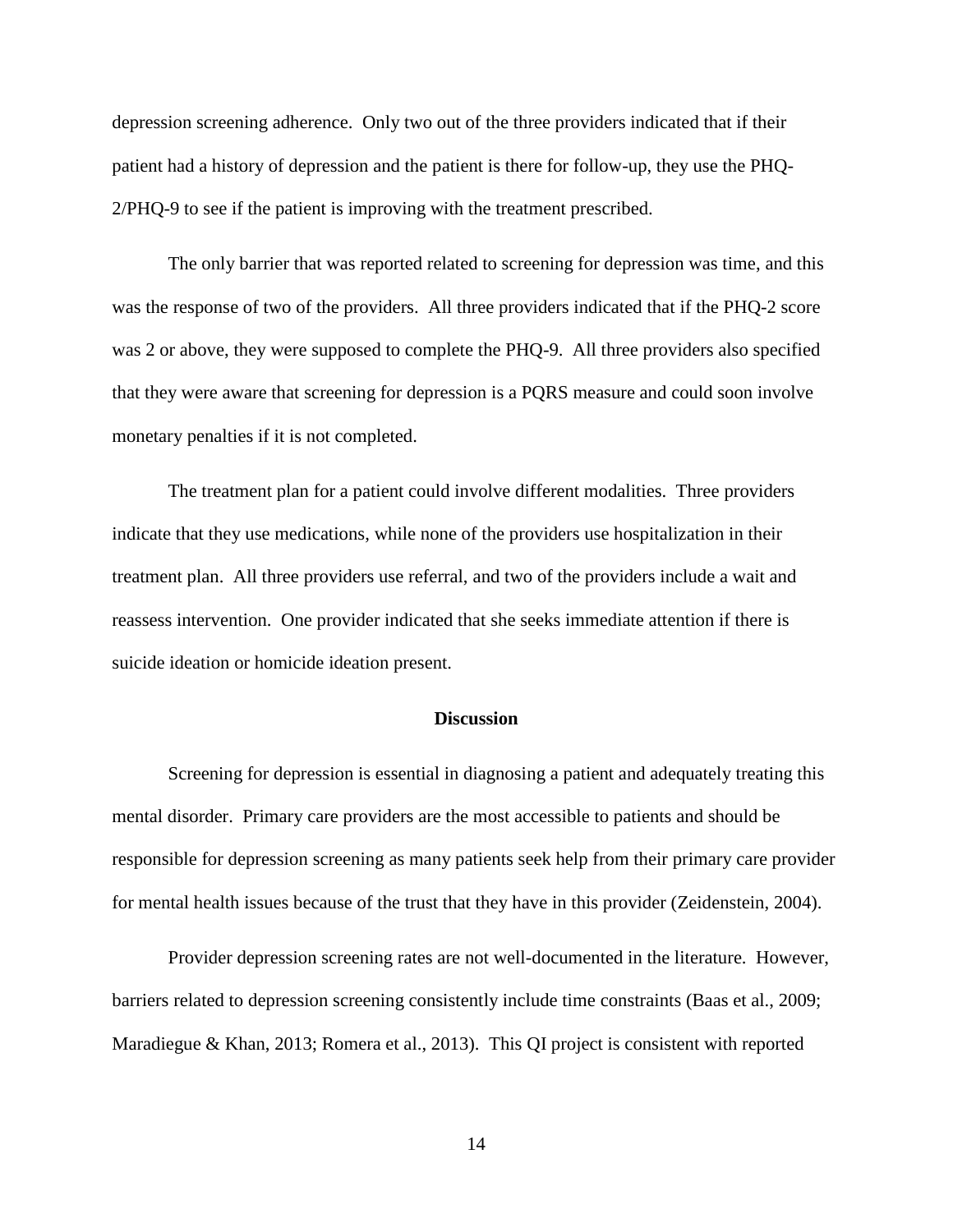barriers to screening as two-thirds of the providers stated that time was a barrier encountered in relation to depression screening.

The medical chart review indicated that 2% of the patients were screened for depression before the screening questions were moved, which is less than the initial screening rate of 2.2% according to the Healthy People 2020 (USDHHS, 2012). However, after the screening tool was moved, the screening rate increased to 78%, which surpasses the Healthy People 2020 goal of primary care providers screening for depression 2.4% of the time (USDHHS, 2012).

There is a lack of documentation in relation to depression screening (Romera et al., 2013). This was supported by this QI project as providers stated that there are times they did screen and did not document the PHQ-2 score.

One patient was screened for depression before the screening tool was moved. This patient's appointment was on December 8, 2014. The screening tool was moved on January 28, 2015, just a month later. During this time, the providers were receiving training regarding the depression screen being moved and for this reason, it may have been fresh in their minds. For this reason, it is possible that the training influenced the provider and caused this one patient to be screened for depression when no others were screened before the instrument was moved in the AEHR.

There was only one patient that screened positive for depression out of the 100 patient charts reviewed. This number is less than the national average of 9.1% of people having depression (CDC, 2011). This could be attributed to the sample seen at this particular clinic. Most of the people in this clinic are employed and have PPO insurance through the university.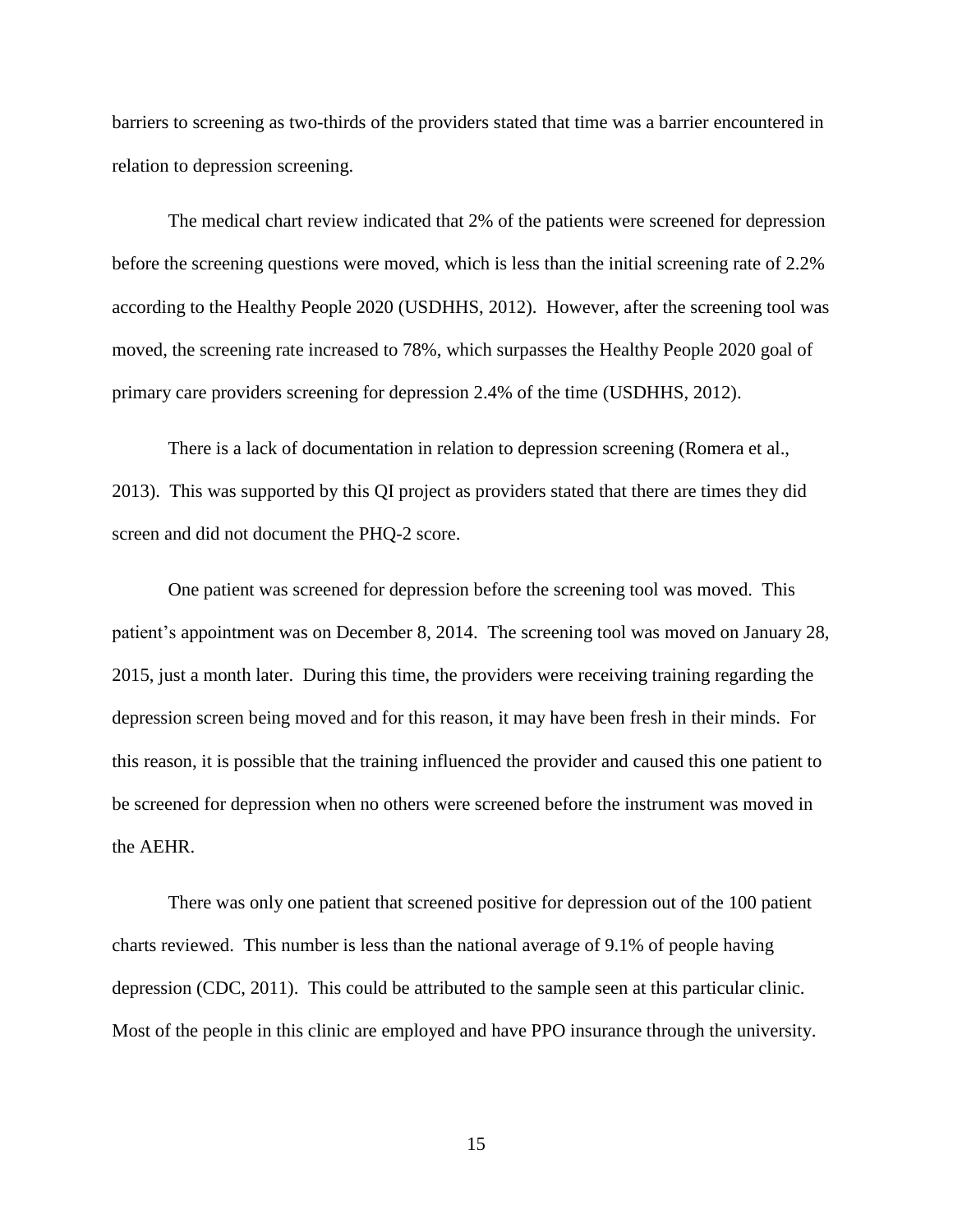Results from the study also indicated that providers were prescribing medications without documented depression screening patients especially before the screening tool was moved. Only one patient was screened during this period, but 13 patients received a prescription for a medication that treats depression. The PHQ-9 could have been completed and documented to evaluate whether or not medication changes were needed as recommended by ICSI (Mitchell et al., 2013). Otherwise, there were no data to show why a patient is receiving that medication. In the patients' notes, the providers simply stated that the patient had depression and wrote the prescription. There was no explanation of the patient doing well on the medication or reasons for medication changes.

This study indicated that moving the depression screening instrument greatly increased the rates of screening. Screening tools must be accessible to providers and easy to use. These findings agree with previous studies where provider prompts in the EHR were shown to significantly increase screening rates for different health conditions (Hsu et al., 2013; Van Cleave et al., 2012). This allows providers to have reminders during busy and stressful clinic settings.

Through completion of this study, some of the aspects included in the essentials of doctoral education for advanced nursing practice were achieved. The first essential is *Scientific Underpinnings for Practice.* This particular essential was met as this project used "sciencebased theories and concepts to describe actions and advanced strategies to enhance, alleviate, and ameliorate health and health care delivery" as well as evaluating the outcomes (AACN, 2006, p. 9). The second essential is *Organizational and Systems Leadership for Quality Improvement and Systems Thinking.* Essential two was met through this project as the primary investigator saw a problem in the health care delivery system and worked to "promote patient safety and excellence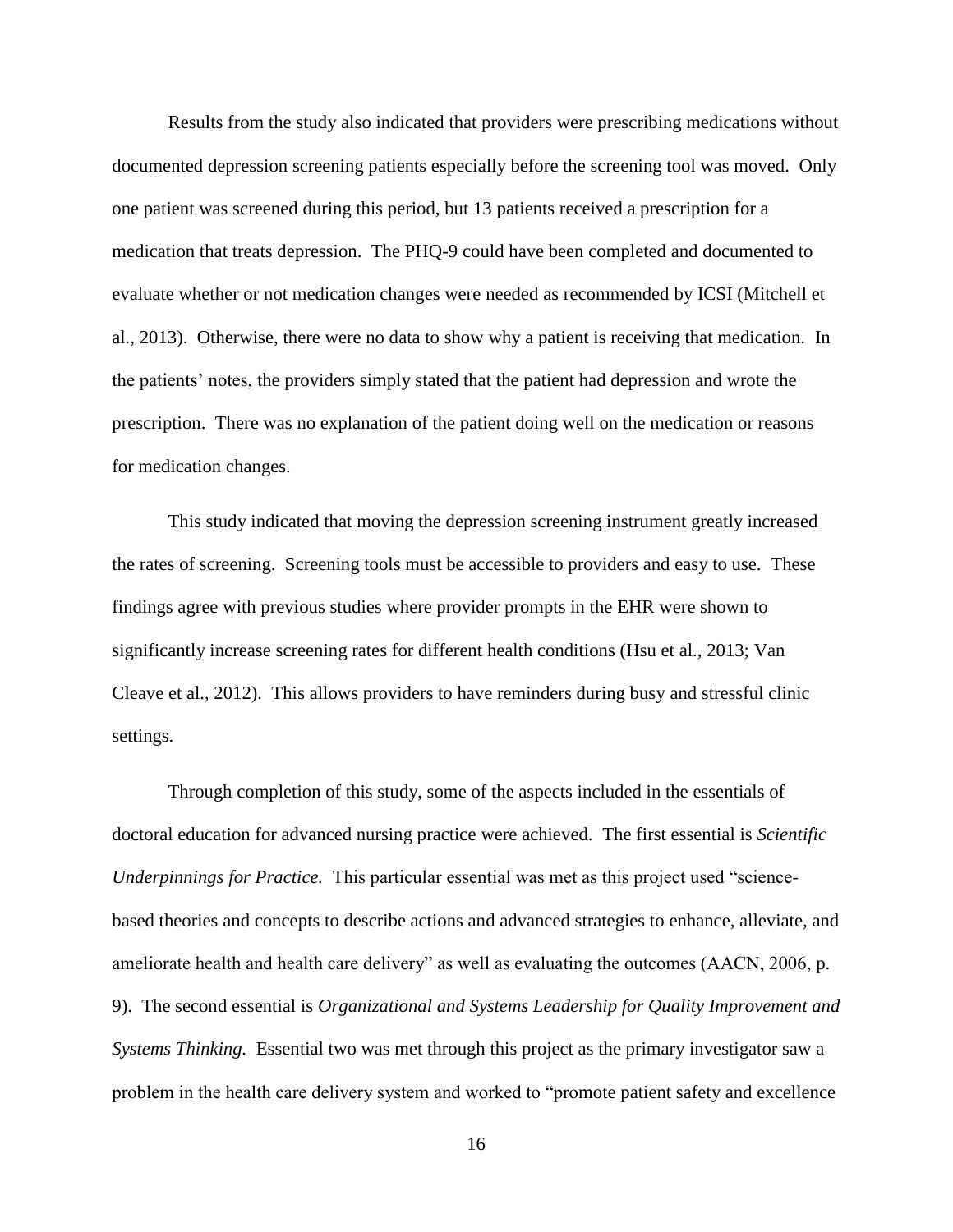in practice" (AACN, 2006, p. 10). In addition, care delivery approaches were developed and evaluated in order to meet the needs of the population while "ensur[ing] accountability for quality of health care and patient safety for the population" (AACN, 2006, p. 10). The eighth and final doctoral of nursing practice essential is *Advanced Nursing Practice.* This essential includes that the professional will "design, implement, and evaluate therapeutic interventions based on nursing science and other sciences." (AACN, 2006, p. 16). This was completed through this project as a new intervention for depression screening was designed, implemented, and evaluated in order to improve depression screening in the clinic.

# **Limitations**

One limitation of this study is the small sample size for both the medical record review as well as the provider survey. However, despite the small sample size, documentation of depression screening was significant when comparing documentation before and after moving the location of the depression screening questions in the AEHR. The provider survey only had three responses out of the four providers, and while this is a 75 percent response rate, it still is a small sample size making it difficult to generalize findings to other clinical settings.

Another identifiable limitation is that the patient sample seen at this university setting is unique. Many of the patients work at the university which could possibly skew the results regarding the patient sample and diagnosis of depression. This particular sample population was not diverse due to many patients being associated with the university and having university insurance. Therefore, the results of this study may not be generalizable to other populations.

An additional limitation is that documentation of depression screening is completed by providers who may have time constraints. For this reason, it could be that providers could have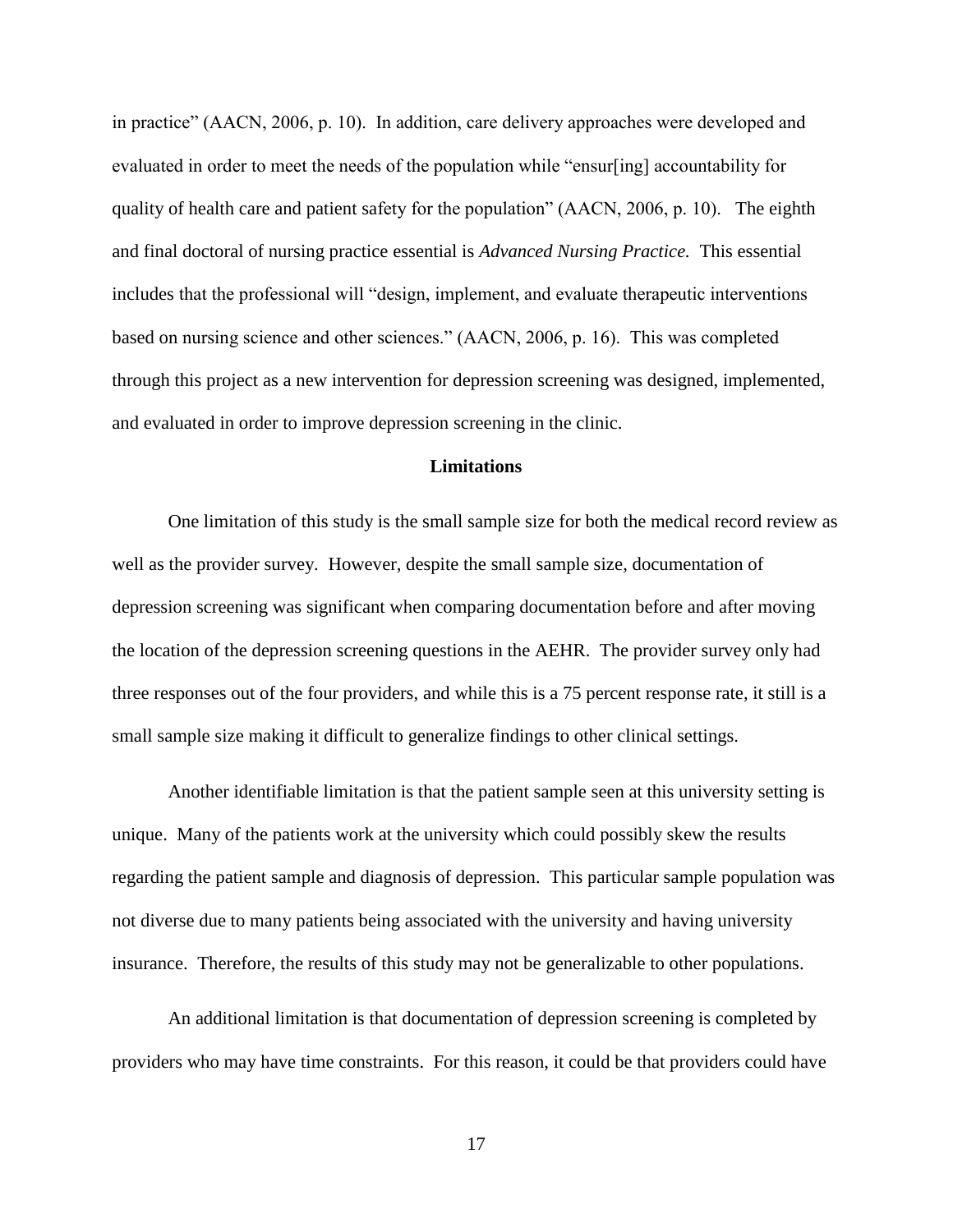asked the PHQ-2 questions, but failed to document that they completed this screen. More research is needed in relation to depression screening and screening rates in primary care clinics.

#### **Implications for Practice**

Interventions to encourage easy access for documentation can improve documentation of depression screening as well as for other disease processes. Provider education related to screening and monetary reimbursement-related expectations can also improve the documentation of screening rates.

Screening allows providers to assess if a patient is depressed as well as the patient's level of depression. This determines whether treatment should be initiated or changed if a depression diagnosis has previously been documented and are not at goal (NICE, 2009). The process is quick, as initially the PHQ-2 consists of two yes or no questions. If the answer is yes to both questions asked, then the provider can perform the PHQ-9 and get a comprehensive score that indicates the severity of depression to aid in creating a treatment plan (Kroenke, Spitzer, & Williams, 2003; Mitchell et al., 2013).

Screening for depression is especially important for patients with certain co-morbid diseases as they frequently suffer from depression. These co-morbid conditions include diabetes, coronary artery disease, stroke, cancer, chronic pain, thyroid disorders, history of depression, and other mood or anxiety disorders (Mitchell et al., 2013).

Once a patient is diagnosed with depression, the PHQ-9 can be used to determine if the prescribed treatment is effective and to indicate whether or not changes need to be made, such as medication adjustments or referral for counseling (Mitchell et al., 2013). If a provider is going to renew a prescription for medications to treat depression, the PHQ-9 should be completed in order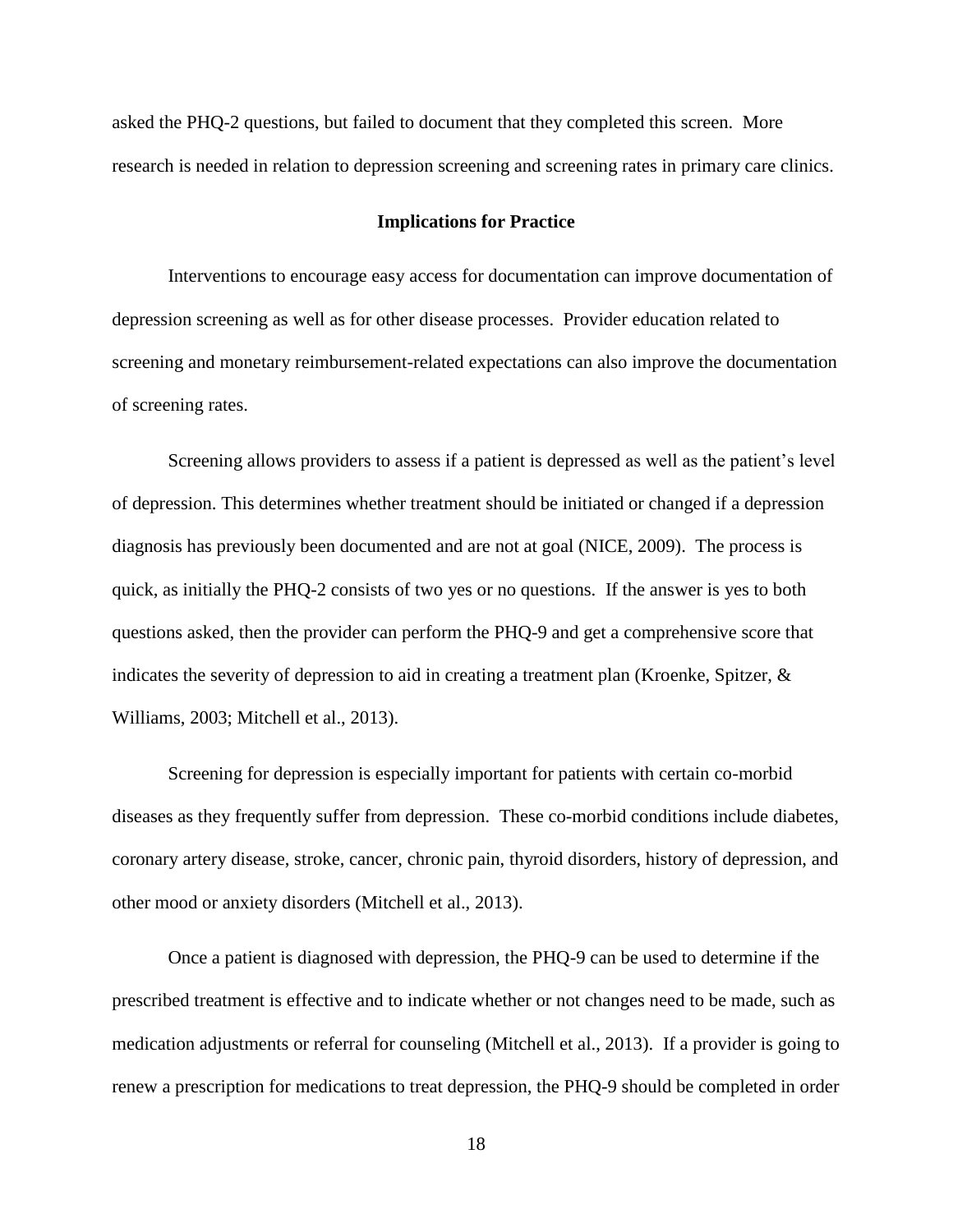to provide information concerning the level of depression and guide the provider on continuing the current dose or making changes to the dose. The importance of follow-up is extremely important as the goal is to alleviate the symptoms the patient is experiencing, and if the patient has a co-morbidity, the treatment of depression also helps improve the management of the other disease (Mitchell et al., 2013; Richardson & Puskar, 2012; Whooley, 2012). Follow-up can therefore help the patient in the many aspects of treating their medical conditions and improve their overall health as a person. Documentation of the patient's state of depression and response to treatment is important for overall management. Treatment of depression also has a positive impact on other serious health problems. Therefore, completion of the PHQ-9 is extremely important in the management and treatment of a patient with depression.

# **Conclusion**

Primary care providers are at the forefront in recognizing and treating depression. These providers are in the optimal position to screen for and treat depression because many patients prefer to remain in primary care because of the familiarity, location, patient-clinician relationship, convenience, and reduced stigma related to diagnosis of a mental health illness (Zeidenstein, 2004). If this disease process is not diagnosed in this setting, a patient may never receive treatment. Therefore, it is imperative that primary care providers screen for depression. This screening process may help in the treatment of many conditions because if depression is found, it is possible that it is hindering the patient from adequately following the health plan for other medical conditions. In this QI project, electronic prompts in the AEHR improved the provider screening rates for depression by 76%. By providing reminders or increasing the ease of documentation for clinicians, screening rates will increase allowing patients to receive the treatment they need to improve their mental and overall health.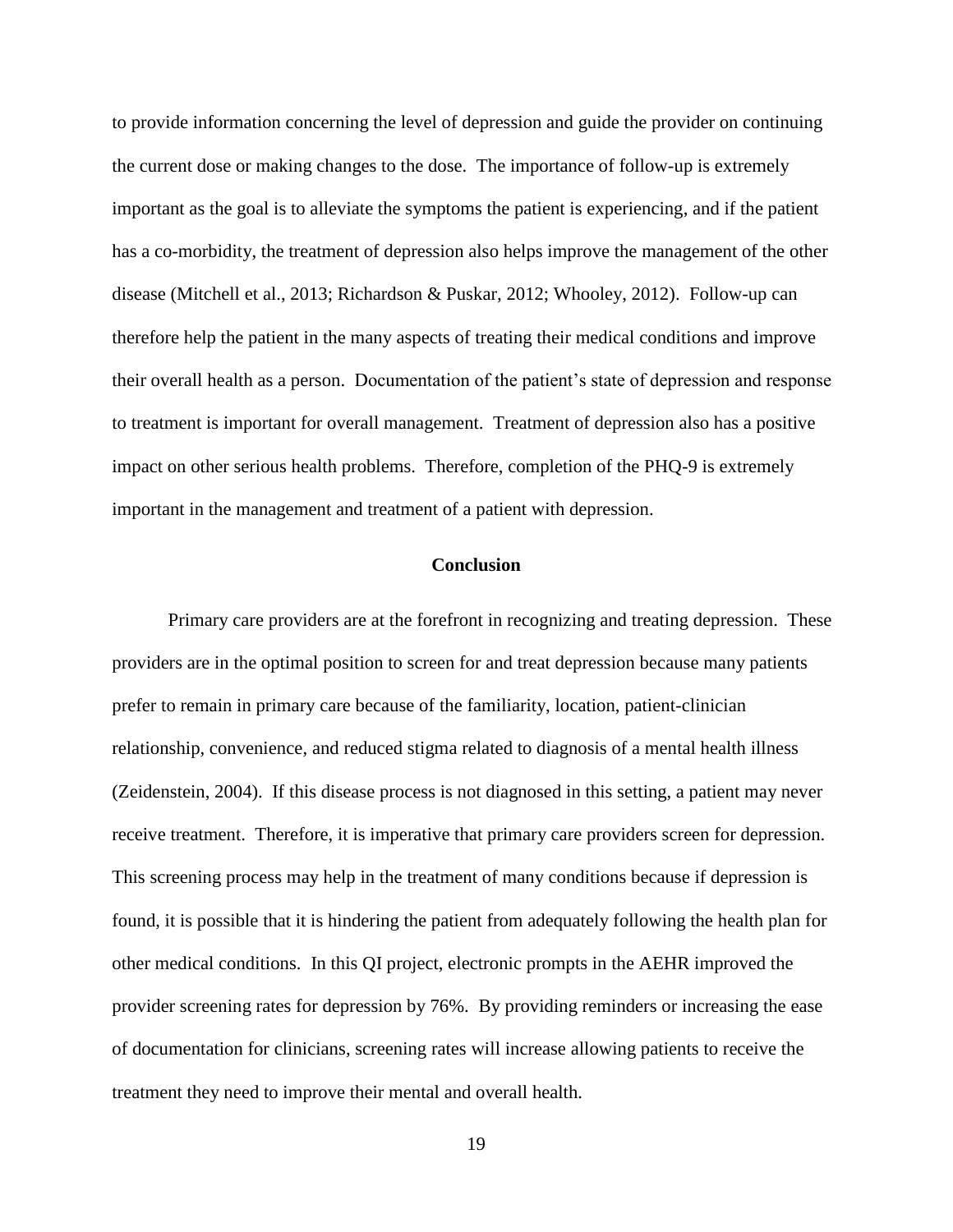|  | Table 1. Population Sample Comparison of Continuous Variables |  |  |  |  |  |  |
|--|---------------------------------------------------------------|--|--|--|--|--|--|
|--|---------------------------------------------------------------|--|--|--|--|--|--|

|                  | <b>Overall Sample</b><br>$(n=100)$ | <b>Pre-</b> movement<br>of PHQ-2<br>$(n=50)$ | <b>Post-</b> movement<br>of PHQ-2<br>$(n=50)$ | p-value |
|------------------|------------------------------------|----------------------------------------------|-----------------------------------------------|---------|
| <b>Age Range</b> | 19-76                              | 19-76                                        | $22 - 65$                                     |         |
| <b>Age Mean</b>  | 44.38                              | 44.32                                        | 44.44                                         | 0.593   |
| <b>Standard</b>  | 12.960                             | 13.604                                       | 12.42                                         |         |
| <b>Deviation</b> |                                    |                                              |                                               |         |

|  |  |  | Table 2. Population Sample Comparison of Categorical Variables |  |  |  |
|--|--|--|----------------------------------------------------------------|--|--|--|
|--|--|--|----------------------------------------------------------------|--|--|--|

|                                | <b>Overall</b><br><b>Sample</b> | Pre- movement<br>of PHQ-2 | Post-movement<br>of PHQ-2 | $p-$<br>value |
|--------------------------------|---------------------------------|---------------------------|---------------------------|---------------|
|                                | $(n=100)$                       | $(n=50)$                  | $(n=50)$                  |               |
| Race                           |                                 |                           |                           |               |
| White                          | 88                              | 47                        | 41                        | 0.065         |
| Other                          | 12                              | 3                         | 9                         |               |
| <b>Marital Status</b>          |                                 |                           |                           |               |
| Single                         | 28                              | 13                        | 15                        | 0.613         |
| Married                        | 61                              | 30                        | 31                        |               |
| Divorced                       | 11                              | 7                         | $\overline{4}$            |               |
| <b>Employment Status</b>       |                                 |                           |                           |               |
| Part-Time                      | 9                               | 6                         | 3                         |               |
| Full-Time                      | 73                              | 36                        | 37                        | 0.626         |
| Not Employed                   | 16                              | 7                         | 9                         |               |
| Not Documented                 | $\overline{2}$                  | 1                         | 1                         |               |
| <b>Insurance</b>               |                                 |                           |                           |               |
| HMO or PPO                     | 80                              | 39                        | 41                        |               |
| Medicaid                       | 11                              | 5                         | 6                         | 0.809         |
| Medicare                       | 8                               | $\overline{5}$            | 3                         |               |
| Not Documented                 | $\mathbf{1}$                    | 1                         | $\overline{0}$            |               |
| <b>Co-morbid Conditions</b>    |                                 |                           |                           |               |
| <b>Diabetes</b>                | $\overline{4}$                  | 3                         | 1                         | 0.307         |
| <b>CAD</b>                     | $\overline{2}$                  | $\overline{0}$            | $\overline{2}$            | 0.153         |
| <b>Stroke</b>                  | $\overline{0}$                  | $\overline{0}$            | $\overline{0}$            | n/a           |
| Cancer                         | $\overline{2}$                  |                           |                           | 1.000         |
| <b>History of Cancer</b>       | 6                               | 3                         | $\overline{3}$            | 1.000         |
| Chronic Pain                   | 12                              | 6                         | 6                         | 1.000         |
| <b>History of Depression</b>   | 30                              | 17                        | 13                        | 0.383         |
| <b>Thyroid Disorder</b>        | 26                              | 16                        | 10                        | 0.171         |
| Other Mood or Anxiety Disorder | 19                              | 12                        | $\overline{7}$            | 0.202         |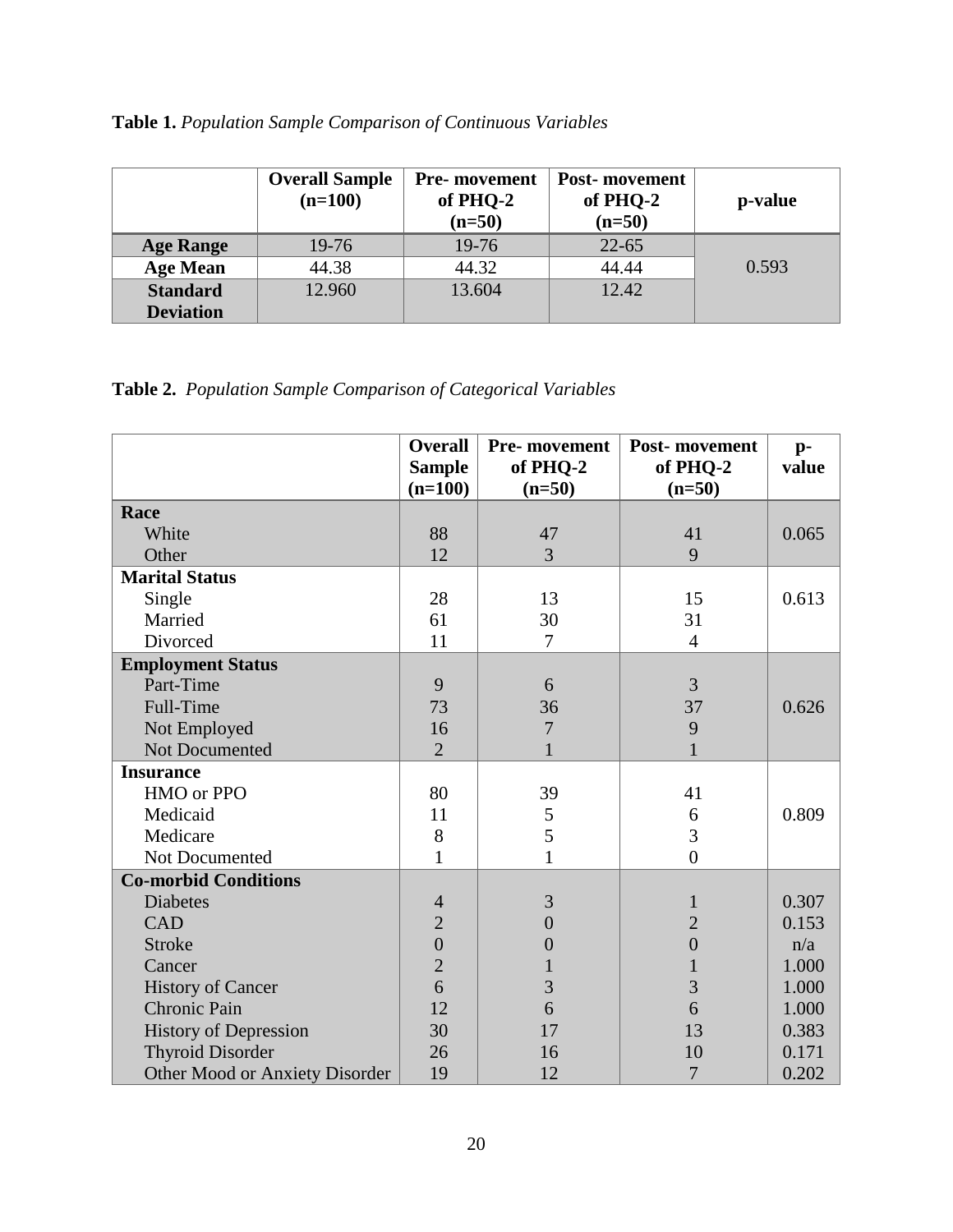**Table 3.** *Provider Survey Responses*

| <b>Question</b>                                                                                                                                                                                                                                                                                                                                                                                                                                                                                                                                                                                                                                                                                                                                            | <b>Response</b>                                                                                                                                                                                                                     | $N$ (out of 3)                                                                                                                                                                                                         |
|------------------------------------------------------------------------------------------------------------------------------------------------------------------------------------------------------------------------------------------------------------------------------------------------------------------------------------------------------------------------------------------------------------------------------------------------------------------------------------------------------------------------------------------------------------------------------------------------------------------------------------------------------------------------------------------------------------------------------------------------------------|-------------------------------------------------------------------------------------------------------------------------------------------------------------------------------------------------------------------------------------|------------------------------------------------------------------------------------------------------------------------------------------------------------------------------------------------------------------------|
| Did you know where the PHQ-                                                                                                                                                                                                                                                                                                                                                                                                                                                                                                                                                                                                                                                                                                                                | Yes                                                                                                                                                                                                                                 |                                                                                                                                                                                                                        |
| 2 depressions screening                                                                                                                                                                                                                                                                                                                                                                                                                                                                                                                                                                                                                                                                                                                                    | N <sub>o</sub>                                                                                                                                                                                                                      | $\overline{2}$                                                                                                                                                                                                         |
| instrument was located in the                                                                                                                                                                                                                                                                                                                                                                                                                                                                                                                                                                                                                                                                                                                              |                                                                                                                                                                                                                                     |                                                                                                                                                                                                                        |
| <b>AEHR</b> before it was moved on                                                                                                                                                                                                                                                                                                                                                                                                                                                                                                                                                                                                                                                                                                                         |                                                                                                                                                                                                                                     |                                                                                                                                                                                                                        |
| <b>January 28, 2015?</b>                                                                                                                                                                                                                                                                                                                                                                                                                                                                                                                                                                                                                                                                                                                                   |                                                                                                                                                                                                                                     |                                                                                                                                                                                                                        |
| Were there times when you                                                                                                                                                                                                                                                                                                                                                                                                                                                                                                                                                                                                                                                                                                                                  | Yes                                                                                                                                                                                                                                 | 3                                                                                                                                                                                                                      |
| screened for depression but                                                                                                                                                                                                                                                                                                                                                                                                                                                                                                                                                                                                                                                                                                                                | N <sub>o</sub>                                                                                                                                                                                                                      | $\boldsymbol{0}$                                                                                                                                                                                                       |
| did not document the results                                                                                                                                                                                                                                                                                                                                                                                                                                                                                                                                                                                                                                                                                                                               |                                                                                                                                                                                                                                     |                                                                                                                                                                                                                        |
| before January 28, 2015?                                                                                                                                                                                                                                                                                                                                                                                                                                                                                                                                                                                                                                                                                                                                   |                                                                                                                                                                                                                                     |                                                                                                                                                                                                                        |
| Do you currently know where                                                                                                                                                                                                                                                                                                                                                                                                                                                                                                                                                                                                                                                                                                                                | Yes                                                                                                                                                                                                                                 | 3                                                                                                                                                                                                                      |
| the PHQ-2 depression                                                                                                                                                                                                                                                                                                                                                                                                                                                                                                                                                                                                                                                                                                                                       | N <sub>o</sub>                                                                                                                                                                                                                      | $\overline{0}$                                                                                                                                                                                                         |
| screening instrument is                                                                                                                                                                                                                                                                                                                                                                                                                                                                                                                                                                                                                                                                                                                                    |                                                                                                                                                                                                                                     |                                                                                                                                                                                                                        |
| located?                                                                                                                                                                                                                                                                                                                                                                                                                                                                                                                                                                                                                                                                                                                                                   |                                                                                                                                                                                                                                     |                                                                                                                                                                                                                        |
| Do you now sometimes screen                                                                                                                                                                                                                                                                                                                                                                                                                                                                                                                                                                                                                                                                                                                                | Yes                                                                                                                                                                                                                                 | $\overline{c}$                                                                                                                                                                                                         |
| for depression without                                                                                                                                                                                                                                                                                                                                                                                                                                                                                                                                                                                                                                                                                                                                     | N <sub>o</sub>                                                                                                                                                                                                                      | 1                                                                                                                                                                                                                      |
| documenting the score?                                                                                                                                                                                                                                                                                                                                                                                                                                                                                                                                                                                                                                                                                                                                     |                                                                                                                                                                                                                                     |                                                                                                                                                                                                                        |
|                                                                                                                                                                                                                                                                                                                                                                                                                                                                                                                                                                                                                                                                                                                                                            |                                                                                                                                                                                                                                     |                                                                                                                                                                                                                        |
|                                                                                                                                                                                                                                                                                                                                                                                                                                                                                                                                                                                                                                                                                                                                                            |                                                                                                                                                                                                                                     | $\mathbf{1}$                                                                                                                                                                                                           |
|                                                                                                                                                                                                                                                                                                                                                                                                                                                                                                                                                                                                                                                                                                                                                            |                                                                                                                                                                                                                                     |                                                                                                                                                                                                                        |
|                                                                                                                                                                                                                                                                                                                                                                                                                                                                                                                                                                                                                                                                                                                                                            |                                                                                                                                                                                                                                     |                                                                                                                                                                                                                        |
|                                                                                                                                                                                                                                                                                                                                                                                                                                                                                                                                                                                                                                                                                                                                                            |                                                                                                                                                                                                                                     |                                                                                                                                                                                                                        |
|                                                                                                                                                                                                                                                                                                                                                                                                                                                                                                                                                                                                                                                                                                                                                            |                                                                                                                                                                                                                                     |                                                                                                                                                                                                                        |
|                                                                                                                                                                                                                                                                                                                                                                                                                                                                                                                                                                                                                                                                                                                                                            |                                                                                                                                                                                                                                     |                                                                                                                                                                                                                        |
|                                                                                                                                                                                                                                                                                                                                                                                                                                                                                                                                                                                                                                                                                                                                                            |                                                                                                                                                                                                                                     |                                                                                                                                                                                                                        |
|                                                                                                                                                                                                                                                                                                                                                                                                                                                                                                                                                                                                                                                                                                                                                            |                                                                                                                                                                                                                                     |                                                                                                                                                                                                                        |
|                                                                                                                                                                                                                                                                                                                                                                                                                                                                                                                                                                                                                                                                                                                                                            |                                                                                                                                                                                                                                     |                                                                                                                                                                                                                        |
|                                                                                                                                                                                                                                                                                                                                                                                                                                                                                                                                                                                                                                                                                                                                                            |                                                                                                                                                                                                                                     |                                                                                                                                                                                                                        |
|                                                                                                                                                                                                                                                                                                                                                                                                                                                                                                                                                                                                                                                                                                                                                            |                                                                                                                                                                                                                                     |                                                                                                                                                                                                                        |
|                                                                                                                                                                                                                                                                                                                                                                                                                                                                                                                                                                                                                                                                                                                                                            |                                                                                                                                                                                                                                     |                                                                                                                                                                                                                        |
|                                                                                                                                                                                                                                                                                                                                                                                                                                                                                                                                                                                                                                                                                                                                                            |                                                                                                                                                                                                                                     |                                                                                                                                                                                                                        |
|                                                                                                                                                                                                                                                                                                                                                                                                                                                                                                                                                                                                                                                                                                                                                            |                                                                                                                                                                                                                                     |                                                                                                                                                                                                                        |
|                                                                                                                                                                                                                                                                                                                                                                                                                                                                                                                                                                                                                                                                                                                                                            |                                                                                                                                                                                                                                     |                                                                                                                                                                                                                        |
|                                                                                                                                                                                                                                                                                                                                                                                                                                                                                                                                                                                                                                                                                                                                                            |                                                                                                                                                                                                                                     |                                                                                                                                                                                                                        |
|                                                                                                                                                                                                                                                                                                                                                                                                                                                                                                                                                                                                                                                                                                                                                            |                                                                                                                                                                                                                                     |                                                                                                                                                                                                                        |
|                                                                                                                                                                                                                                                                                                                                                                                                                                                                                                                                                                                                                                                                                                                                                            |                                                                                                                                                                                                                                     |                                                                                                                                                                                                                        |
|                                                                                                                                                                                                                                                                                                                                                                                                                                                                                                                                                                                                                                                                                                                                                            |                                                                                                                                                                                                                                     |                                                                                                                                                                                                                        |
|                                                                                                                                                                                                                                                                                                                                                                                                                                                                                                                                                                                                                                                                                                                                                            |                                                                                                                                                                                                                                     |                                                                                                                                                                                                                        |
|                                                                                                                                                                                                                                                                                                                                                                                                                                                                                                                                                                                                                                                                                                                                                            |                                                                                                                                                                                                                                     |                                                                                                                                                                                                                        |
|                                                                                                                                                                                                                                                                                                                                                                                                                                                                                                                                                                                                                                                                                                                                                            |                                                                                                                                                                                                                                     |                                                                                                                                                                                                                        |
|                                                                                                                                                                                                                                                                                                                                                                                                                                                                                                                                                                                                                                                                                                                                                            |                                                                                                                                                                                                                                     |                                                                                                                                                                                                                        |
|                                                                                                                                                                                                                                                                                                                                                                                                                                                                                                                                                                                                                                                                                                                                                            |                                                                                                                                                                                                                                     |                                                                                                                                                                                                                        |
| Has moving the location of the<br>PHQ-2 to the screening section<br>helped with your depression<br>screening adherence?<br>If your patient has a history of<br>depression and is there for<br>follow-up, do you use the<br>PHQ-2/PHQ-9 to see if they<br>are improving with the<br>treatment prescribed?<br>What are the barriers you<br>experience related to<br>screening for depression?<br>At what score with the PHQ-2<br>are you supposed to complete<br>a PHQ-9?<br>Are you aware that screening<br>for depression is a PQRS<br>measure and could soon<br>involve monetary penalties if it<br>is not completed?<br>What do you include in your<br>treatment plan when you<br>diagnose a patient with<br>depression? Please check all<br>that apply. | Yes<br>N <sub>o</sub><br>Yes<br>N <sub>o</sub><br>Time<br>None<br>$\geq 2$<br>$\geq$ 3<br>$\geq 4$<br>Yes<br>N <sub>o</sub><br>Medications<br>Hospitalization<br>Referral<br>Wait and Reassess<br>Seek immediate attention if SI/HI | $\overline{c}$<br>$\mathbf{2}$<br>$\mathbf{1}$<br>$\overline{2}$<br>$\mathbf{1}$<br>3<br>$\boldsymbol{0}$<br>$\boldsymbol{0}$<br>$\mathfrak{Z}$<br>$\overline{0}$<br>3<br>$\boldsymbol{0}$<br>3<br>$\overline{2}$<br>1 |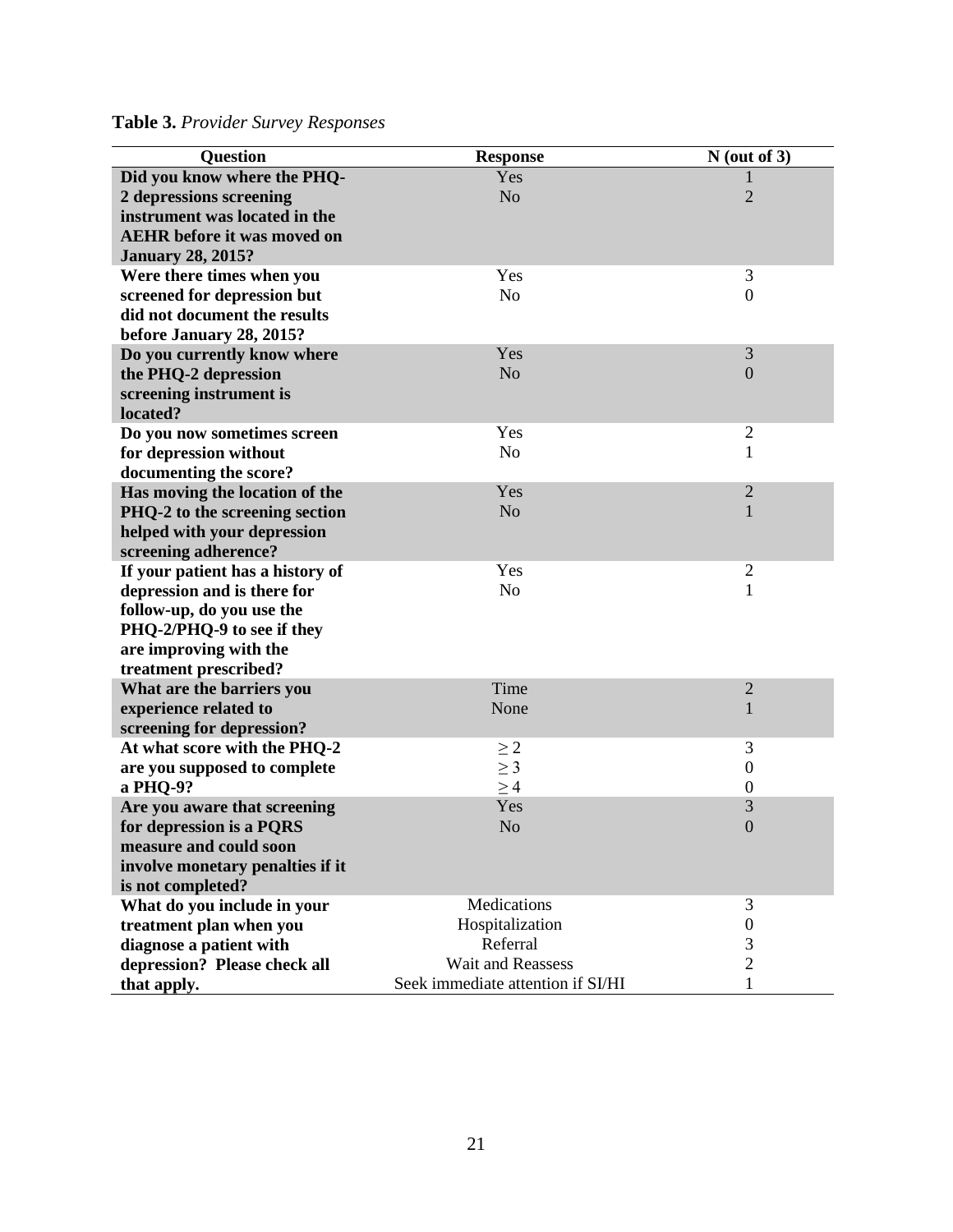| Table 4. Comparison of Screening before and after moving PHQ-2 |  |
|----------------------------------------------------------------|--|
|----------------------------------------------------------------|--|

|                                       | <b>Overall Sample</b><br>$(n=100)$ | <b>Pre-</b> movement<br>of PHO-2<br>$(n=50)$ | <b>Post-</b> movement<br>of PHQ-2<br>$(n=50)$ | p-value      |
|---------------------------------------|------------------------------------|----------------------------------------------|-----------------------------------------------|--------------|
| <b>Depression</b><br><b>Screening</b> | 40                                 |                                              | 39                                            | $<\!\!0.001$ |

# **Table 5.** *Association Between Patient Demographics and Provider Screening*

| <b>Patient Demographics</b>                          | p-value |
|------------------------------------------------------|---------|
| Age                                                  | 0.382   |
| Race                                                 | 0.384   |
| <b>Marital Status</b>                                | 0.413   |
| <b>Employment Status</b>                             | 0.442   |
| <b>Type of Insurance</b>                             | 0.075   |
| <b>Diabetes Co-morbidity</b>                         | 0.648   |
| <b>CAD Co-morbidity</b>                              | 1.000   |
| <b>Stroke Co-morbidity</b>                           | n/a     |
| <b>Cancer Co-morbidity</b>                           | 1.000   |
| <b>History of Cancer Co-morbidity</b>                | 0.397   |
| <b>Chronic Pain Co-morbidity</b>                     | 0.758   |
| <b>Previous Diagnosis of Depression Co-morbidity</b> | 0.656   |
| <b>Thyroid Disorder Co-morbidity</b>                 | 0.114   |
| <b>Other Mood or Anxiety Disorder Co-morbidity</b>   | 0.176   |

**Table 6.** *Treatment Plan Interventions*

|                            | <b>Overall Sample</b><br>$n=100$ | <b>Pre-</b> movement of<br>$PHQ-2 (n=50)$ | Post-movement of<br>PHQ-2 $(n=50)$ |
|----------------------------|----------------------------------|-------------------------------------------|------------------------------------|
| <b>None</b>                | 86                               | 39                                        |                                    |
| <b>Medication</b>          |                                  |                                           |                                    |
| <b>Counseling Referral</b> |                                  |                                           |                                    |
| <b>Other</b>               |                                  |                                           |                                    |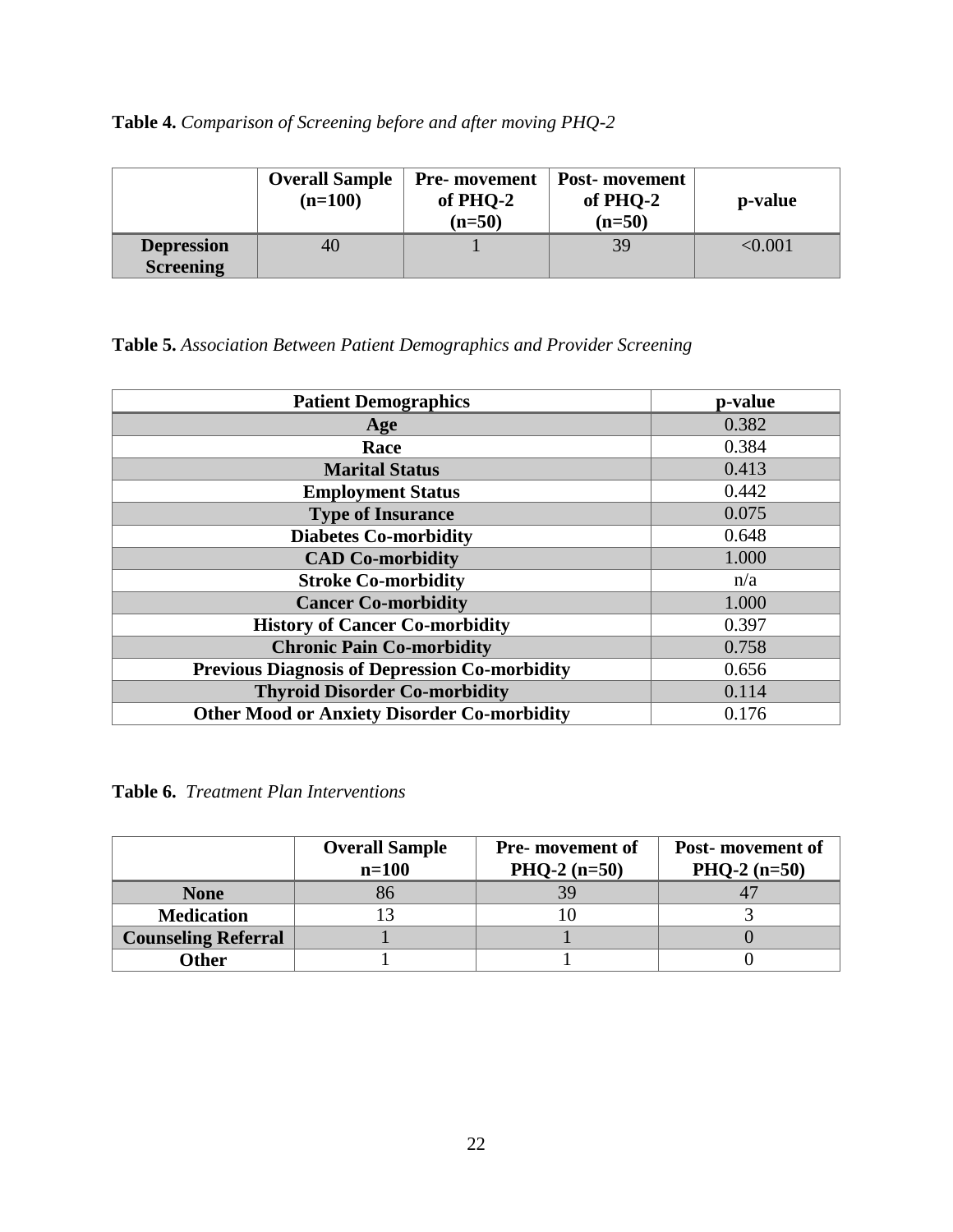

**Figure 1.** *Depression Screening Rates Before and After Moving the PHQ-2 instrument*



**Figure 2.** *Treatment Plan Interventions Before and After Moving the PHQ-2 Instrument*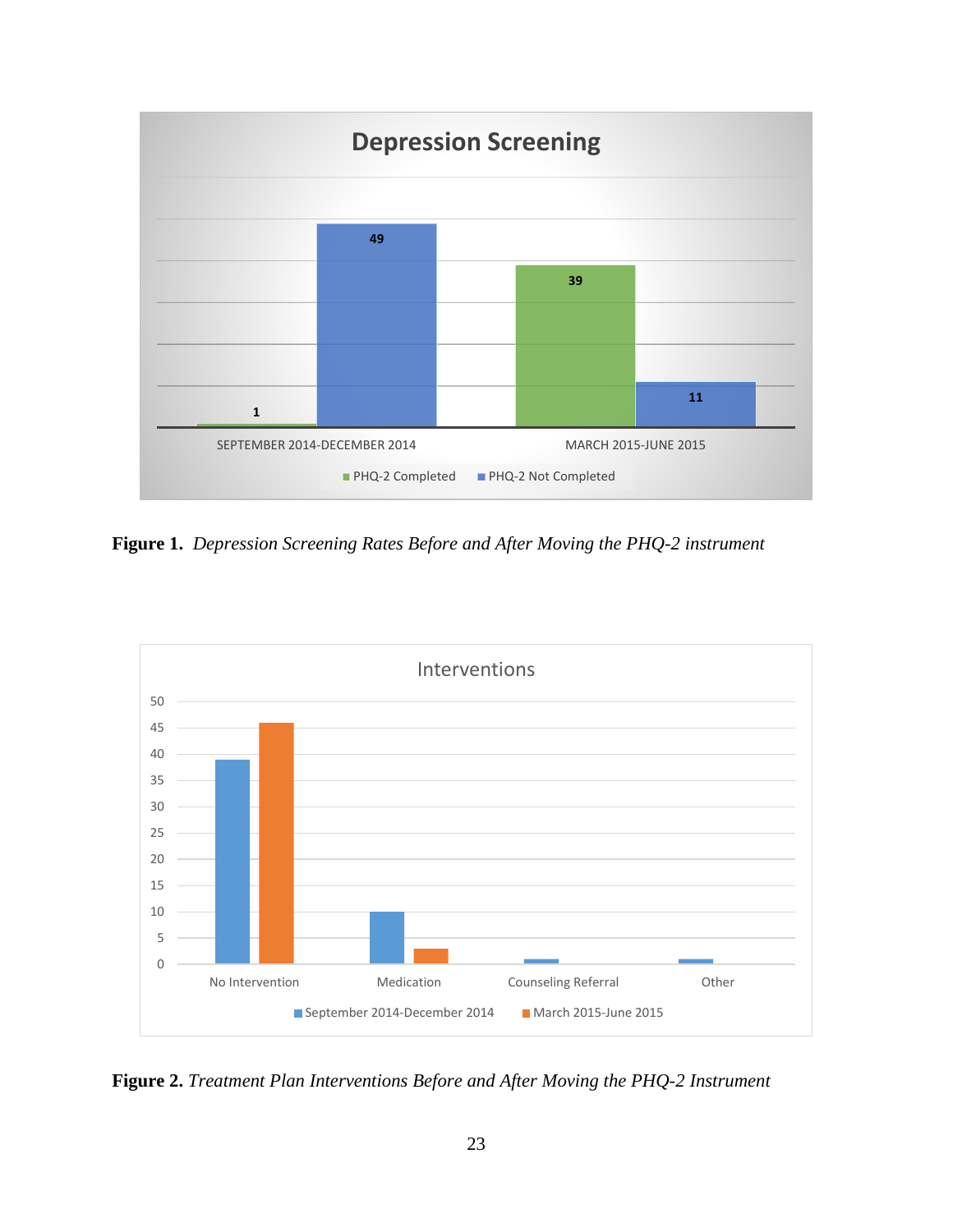#### References

- American Association of Colleges of Nursing (2006). The essentials of doctoral education for advanced nursing practice. Retrieved from http://www.aacn.nche.edu/dnp/ Essentials.pdf
- Baas, K. D., Wittkampf, K. A., van Weert, H. C., Lucassen, P., Huyser, J., van den Hoogen, H., … Schene, A. H. (2009). Screening for depression in high-risk groups: prospective cohort study in general practice. *The British Journal of Psychiatry, 194,* 399-403. doi: 10.1192/bjp.bp.107.046052
- Barkil-Oteo, A. (2013). Collaborative care for depression in primary care: How psychiatry could "troubleshoot" current treatments and practices. *The Yale Journal of Biology and Medicine*, 86*(2)*, 139–146.
- Centers for Disease Control and Prevention. (2011). *An estimated 1 in 10 U.S. adults report depression.* Retrieved from http://www.cdc.gov/features/dsdepression/
- Centers for Medicare and Medicaid Services (CMS). (2013). 2014 clinical quality measures (CQMs) adult recommended core measures. Retrieved from [http://www.cms.gov/](http://www.cms.gov/%09Regulations-and%20Guidance/Legislation/EHRIncentivePrograms/Downloads/) [Regulations-and Guidance/Legislation/EHRIncentivePrograms/Downloads/2](http://www.cms.gov/%09Regulations-and%20Guidance/Legislation/EHRIncentivePrograms/Downloads/)014\_ CQM\_AdultRecommend\_CoreSetTable.pdf
- Chisholm-Burns, M. A., Wells, B. G., Schwinghammer, T. L., Malone, P. M., Kolsar, J. M., & Dipiro, J. T. (2013). *Pharmacotherapy principles and practice* (3rd ed.). New York, NY: McGraw-Hill.
- Christensen, K. S., Sokolowski, I., Olesen, F. (2011). Case-finding and risk-group screening for depression in primary care. *Scandinavian Journal of Primary Health Care, 29,* 80-84. doi: 10.3109/02813432.2011.554009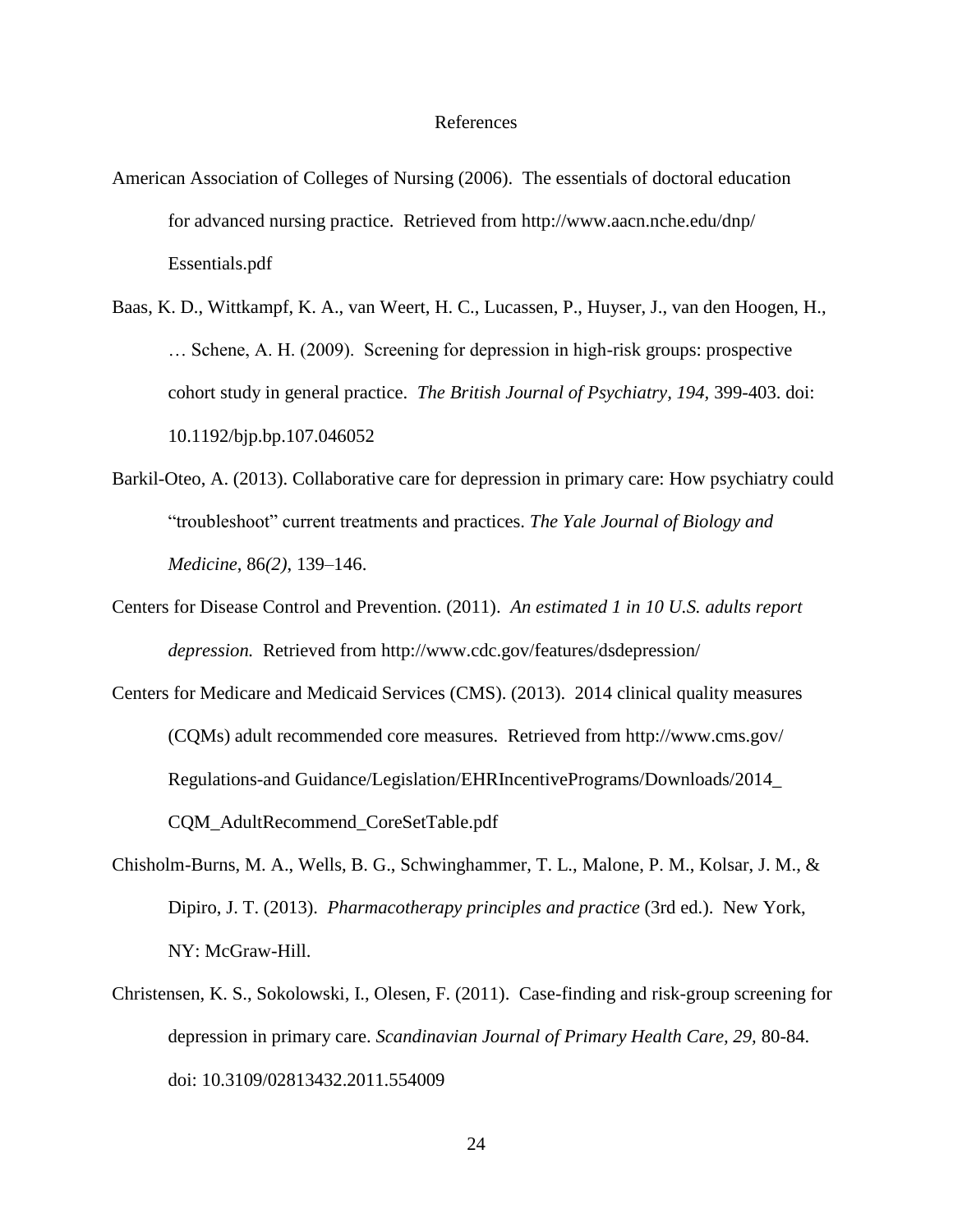- Frank, R. G., Huskamp, H. A., Pincus, H. A. (2003). Aligning incentives in the treatment of depression in primary care with evidence-based practice. *Psychiatric Services,* 54*(5)*, 682–687.
- Gorman, J. (2006). Gender differences in depression and response to psychotropic medication. *Gender Medicine*, 3*(2),* 93-109
- Hsu, L., Bowlus, C. L., Stewart, S.L., Nguyen, T. T., Dang, J., Chan, B., & Chen, M. S. (2013). Electronic messages increases hepatitis B screening in at-risk Asian American patients: A randomized, controlled trial. *Digestive Diseases and Sciences,* 58*(3),* 807-814. doi: 10.1007/s10620-012-2396-9
- Katon, W. J. (2011). Epidemiology and treatment of depression in patients with chronic medical illness. *Dialogues in Clinical Neuroscience*, *13*(1), 7-23.
- Kentucky Cabinet for Health and Family Services (2004). Kentucky needs assessment project brief report: Depression among Kentucky adults. Retrieved from<http://cdar.uky.edu/> knap/Brief-Depress/KNAP-%20Depress%20Brief%20Report%20FINAL.pdf
- Klein, M. C., Ciotoli, C., & Chung, H. (2011). Primary care screening of depression and treatment engagement in a university health center: A retrospective analysis. *Journal of American College Health, 59*(4), 289-295.
- Koltov, M. K. & Damle, N. S. (2014). Health policy basics: Physician quality reporting system. *Annals of Internal Medicine,* 161*(5)*, 365-367. doi: 10.7326/M14-0786.
- Kroenke, K., Spitzer, R., & Williams, J. (2003). The Patient Health Questionnaire-2: Validity of a two-item depression screener. *Medical Care, 41*(11), 1284-1292.
- Leopold, R. S. (2001). *A year in the life of a million American workers*. New York, New York: MetLife Disability Group.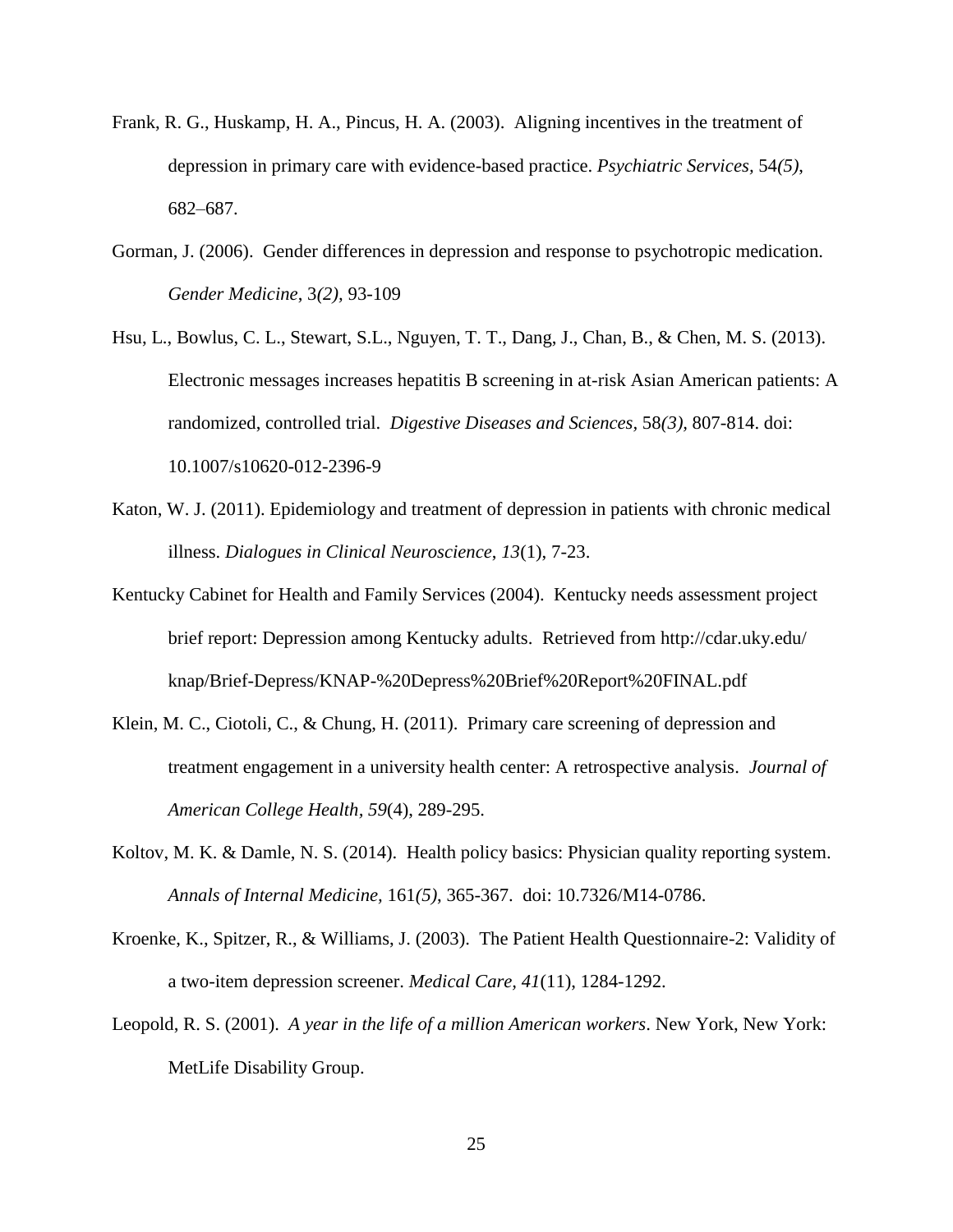- Maradiegue, A. H., & Khan, F. (2013). Missed opportunities in primary care: The importance of identifying depression through screening, family history, and chronic disease management. *Journal of Psychosocial Nursing and Mental Health Services, 51*(2), 27- 36.
- Mitchell, J., Triangle, M., Degnan, B., Gabert, T., Haight, B., Kessler, D…Vincent, S. (2013). Adult depression in primary care. *Institute for Clinical Systems Improvement*, 1-129. Retrieved from https://www.icsi.org/\_asset/fnhdm3/Depr-Interactive0512b.pdf
- National Institute of Health and Clinical Excellence [NICE]. (2009). *Depression in adults, the treatment and management of depression in adults.* Retrieved from http://www.nice.org.uk/ guidance/cg90/chapter/guidance
- National Alliance on Mental Illness [NAMI] (2009). Women and depression fact sheet. Retrieved from http://www.networkofcare.org/library/womenanddepression.pdf
- National Institute of Mental Health [NIMH] (2014). Depression. Retrieved from <http://www.nimh.nih.gov/health/topics/depression/index.shtml>
- Pratt, L., & Brody, D. (2008). *Depression in the United States household population, 2005- 2006.* National Health and Nutrition Examination Survey. Retrieved from http://www.cdc.gov/nchs/data/databriefs/db07.pdf
- Richardson, L., & Puskar, K. (2012). Screening assessment for anxiety and depression in primary care. *The Journal for Nurse Practitioners, 8*(6), 475-481.

Romera, I., Montejo, A. L., Aragones, E., Arbesu, J. A., Iglesias-Garcia, C., Lopez, S., …Gilaberte, I. (2013). Systematic depression screening in high-risk patients attending primary care: a pragmatic cluster-randomized trial. *BioMedical Central Psychiatry, 13*(83), 1-9.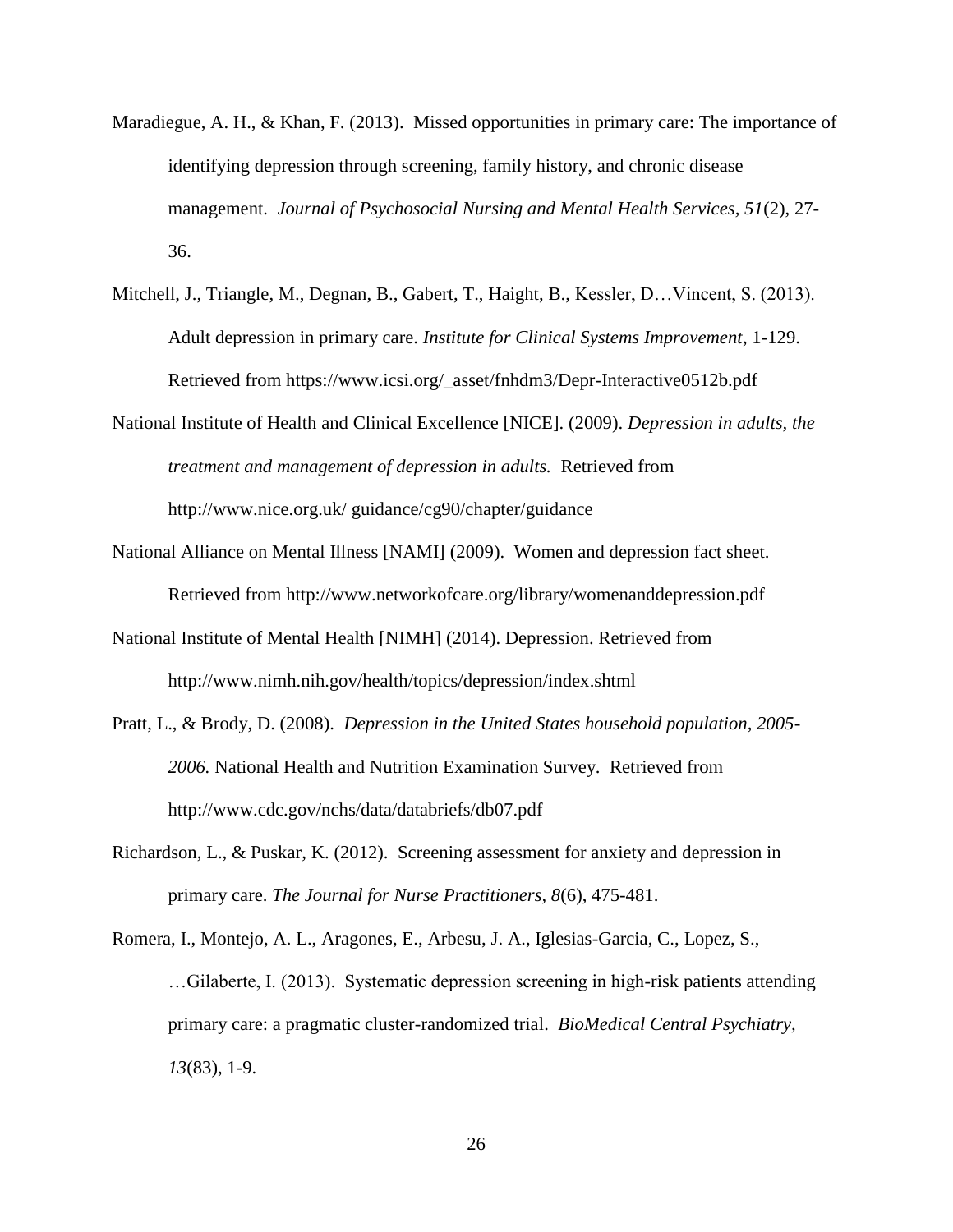- Spritzer, R. L., Kroenke, K., & Williams, J. B. (1999). Validation and utility of a self-report version of PRIME-MD: The PHQ primary care study, primary care evaluation of mental disorders. *Journal of the American Medical Association, 282,* 1737-1744.
- Stewart, W. F., Ricci, J. A., Chee, E., Hahn, S. R., & Morganstein D. (2003). Cost of lost productive work time among US workers with depression. *JAMA,* 289*(23)*, 3135-3144.

Suicide Prevention Resource Center (2012). Facts at a glance – Suicide in Kentucky. Retrieved from http://www.sprc.org/sites/sprc.org/files/event\_materials/KY%201 7%20Fact%20Sheet.pdf

- U.S. Department of Health and Human Services. (2012). Healthy people 2020 mental health and mental disorders. Retrieved from http://www.healthypeople.gov/2020/topicsobjectives/topic/mental-health-and-mental-disorders/objectives
- U.S. Preventive Services Task Force (USPSTF) (2016). Screening for depression in adults: US Preventive Services Task Force Recommendation Statement. *JAMA,* 315*(4)*, 380-387. doi:10.1001/jama.2015.18392.
- Van Cleave, J., Kuhlthau, K. A., Bloom, S., Newacheck, P. W., Nozzolillo, A. A., Homer, C. J., & Perrin, J. M. (2012). Interventions to improve screening and follow-up in primary care: a systematic review of evidence. *Academic Pediatrics,* 12*(4)*, 269-282. doi: 10.1016/j.acap.2012.02.004

Whooley, M. (2012). Diagnosis and treatment of depression in adults with comorbid conditions. *Journal of American Medical Association, 307,* 1848-1857. doi: 10.1001/jama.2012.3466